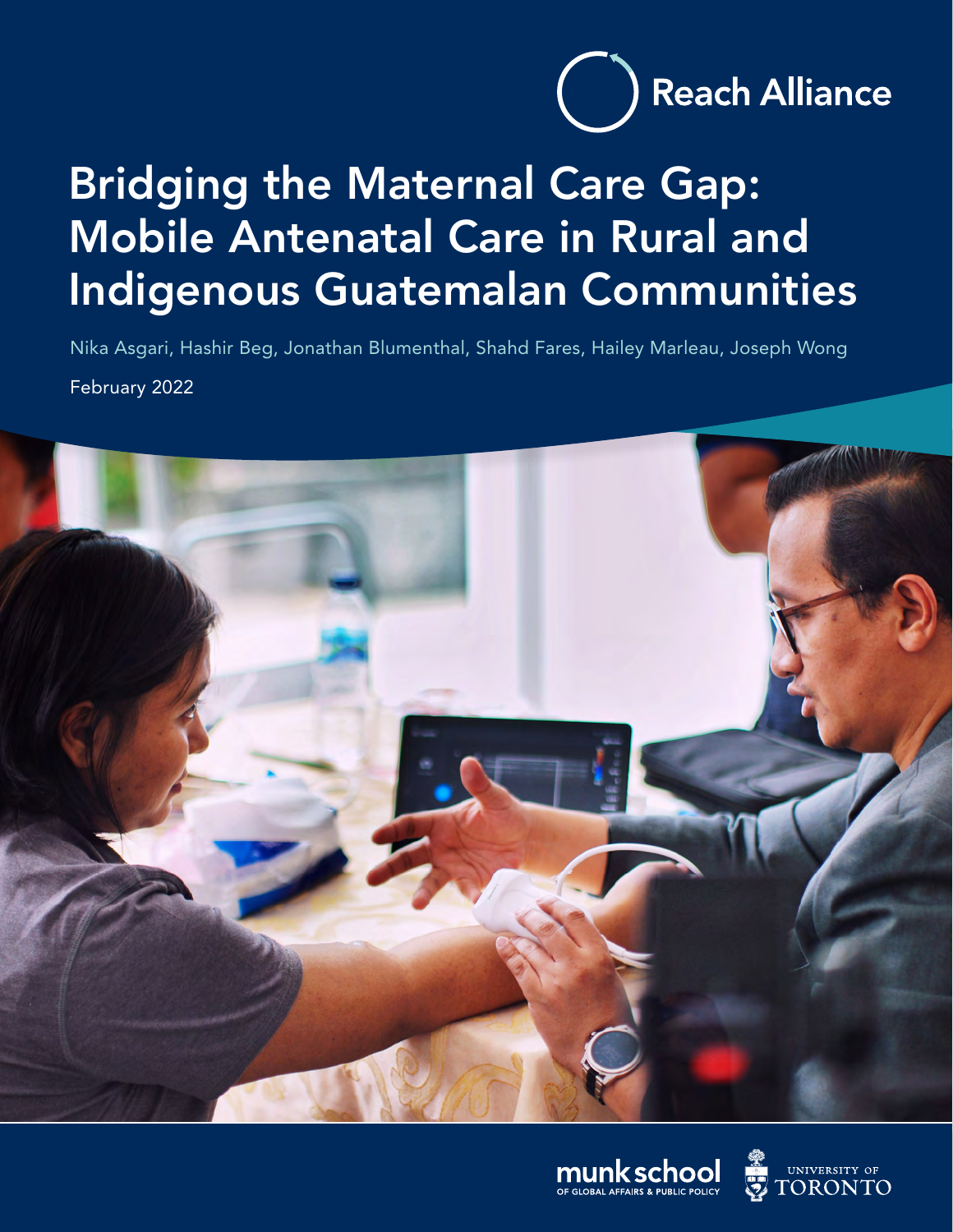This research was made possible through the Reach Alliance, a partnership between the University of Toronto's Munk School of Global Affairs & Public Policy and the Mastercard Center for Inclusive Growth. Research was also funded by the Ralph and Roz Halbert Professorship of Innovation at the Munk School of Global Affairs & Public Policy. We express our gratitude and appreciation to those we met and interviewed. We are also grateful to support staff, including translators, who helped make our research possible.

This research was conducted at the University of Toronto, which is located on the traditional land of the Huron-Wendat, the Seneca and the Mississaugas of the Credit, a meeting place which is still home to many Indigenous people from across Turtle Island. We are grateful to have the opportunity to work on this land. Although our research focuses on Guatemala, which is home to many groups of Indigenous peoples like the Q'echi', Pocomchi and Sipakapense, there can be many parallels drawn between the state-sponsored treatment of Indigenous peoples and the current cultural, socioeconomic and health status of Indigenous groups in both so-called Canada and Guatemala. We acknowledge that there remains far more work to be done to promote reconciliation with Indigenous peoples, and we hope that research like this, which aims to bridge the health gap between Indigenous and non-Indigenous communities, can be a meaningful step forward.

This research was vetted and received approval from the Ethics Review Board at the University of Toronto. Research was conducted remotely during the COVID-19 pandemic.



#### MASTERCARD CENTER FOR INCLUSIVE GROWTH

The Center for Inclusive Growth advances equitable and sustainable economic growth and financial inclusion around the world. The Center leverages the company's core assets and competencies, including data insights, expertise and technology, while administering the philanthropic Mastercard Impact Fund, to produce independent research, scale global programs and empower a community of thinkers, leaders and doers on the front lines of inclusive growth.

[www.mastercardcenter.org](https://www.mastercardcenter.org/)



#### MUNK SCHOOL OF GLOBAL AFFAIRS & PUBLIC POLICY

The Munk School of Global Affairs & Public Policy at the University of Toronto brings together passionate researchers, experts, and students to address the needs of a rapidly changing world. Through innovative teaching, collaborative research and robust public dialogue and debate, we are shaping the next generation of leaders to tackle our most pressing global and domestic challenges.

#### [munkschool.utoronto.ca](https://munkschool.utoronto.ca/)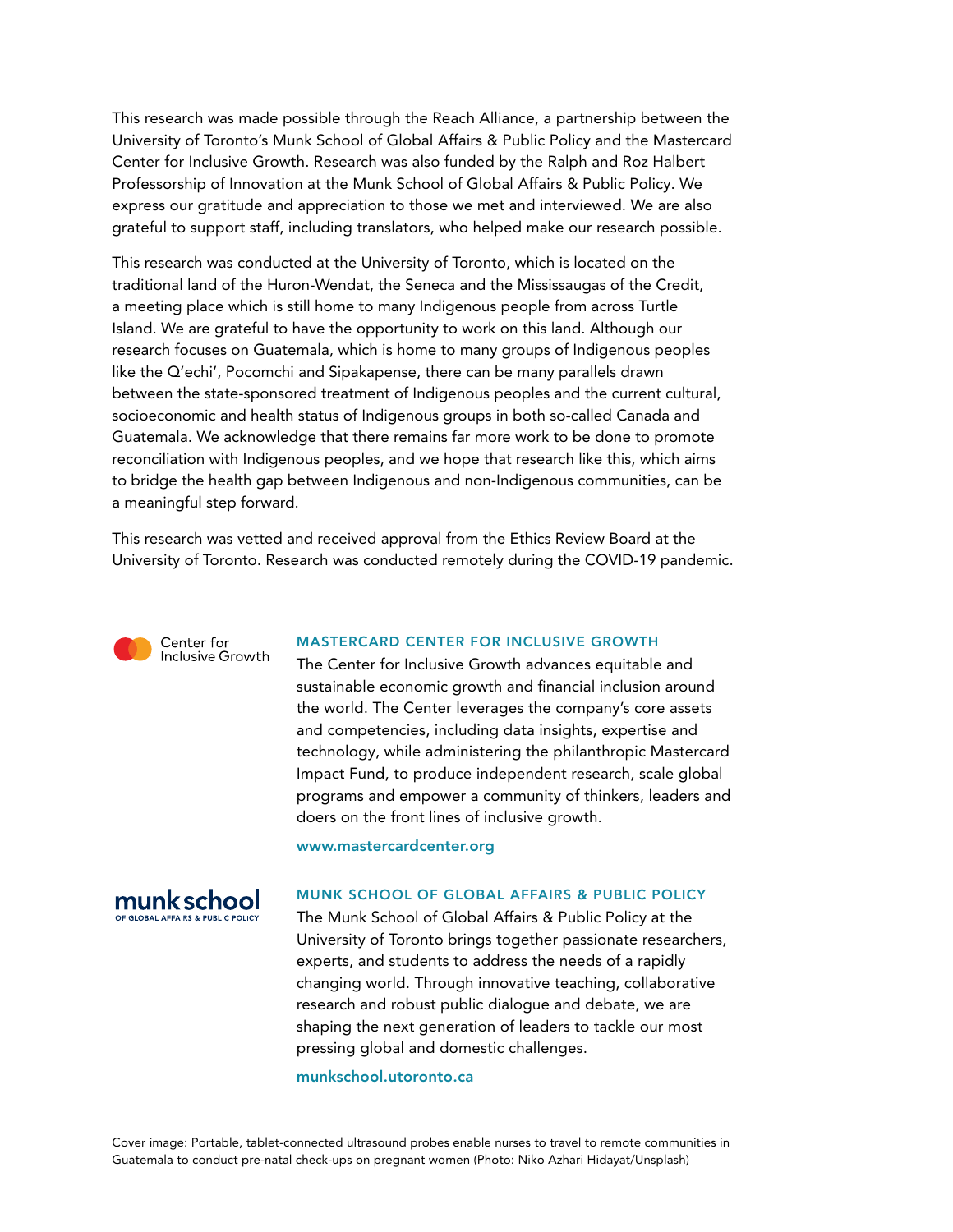# **Contents**

### Executive Summary

Maternal health disparities are an endemic problem in Guatemala but are particularly pronounced between Indigenous and non-Indigenous women because of inequalities in access to health care, especially in rural regions. In 2013 the maternal mortality rate among Indigenous women was more than twice that of non-Indigenous women, despite government efforts to strengthen rural health access through the rural Coverage Extension Program, implemented in 1996.

Beginning in 2014, the national government, in collaboration with international NGOs TulaSalud (Canada) and EHAS (Spain), introduced the Healthy Pregnancy Project (HPP), initially in the Alta Verapaz department (or region) and subsequently in San Marcos and most recently in Huehuetenango. It equips rural nurses with portable ultrasound kits that can be used in the country's most difficult-to-reach areas. Nurses actively seek out Indigenous women and provide rudimentary maternal health care, including ultrasound diagnostic impressions. Scans are transmitted electronically to physicians who provide authoritative medical advice. The HPP identifies potentially risky cases and refers women to more sophisticated care. Nurses are trained centrally, and arrange community visits to ensure rural Indigenous women who are otherwise less likely to access maternal health care receive the health services that they require.

The project rolled out gradually across different departments (or administrative regions). Though initially an NGO-led project, it has been handed over to local governments to administer. Implementation by local governments is critical to ensuring local context and circumstances are reflected in the program. Its implementation of a common information technology platform has also ensured the program is able to reach communities that are hardest to reach.

The HPP has had a positive impact on maternal health outcomes in the regions where it has been implemented, specifically with notable reductions in maternal mortality rates among Indigenous women.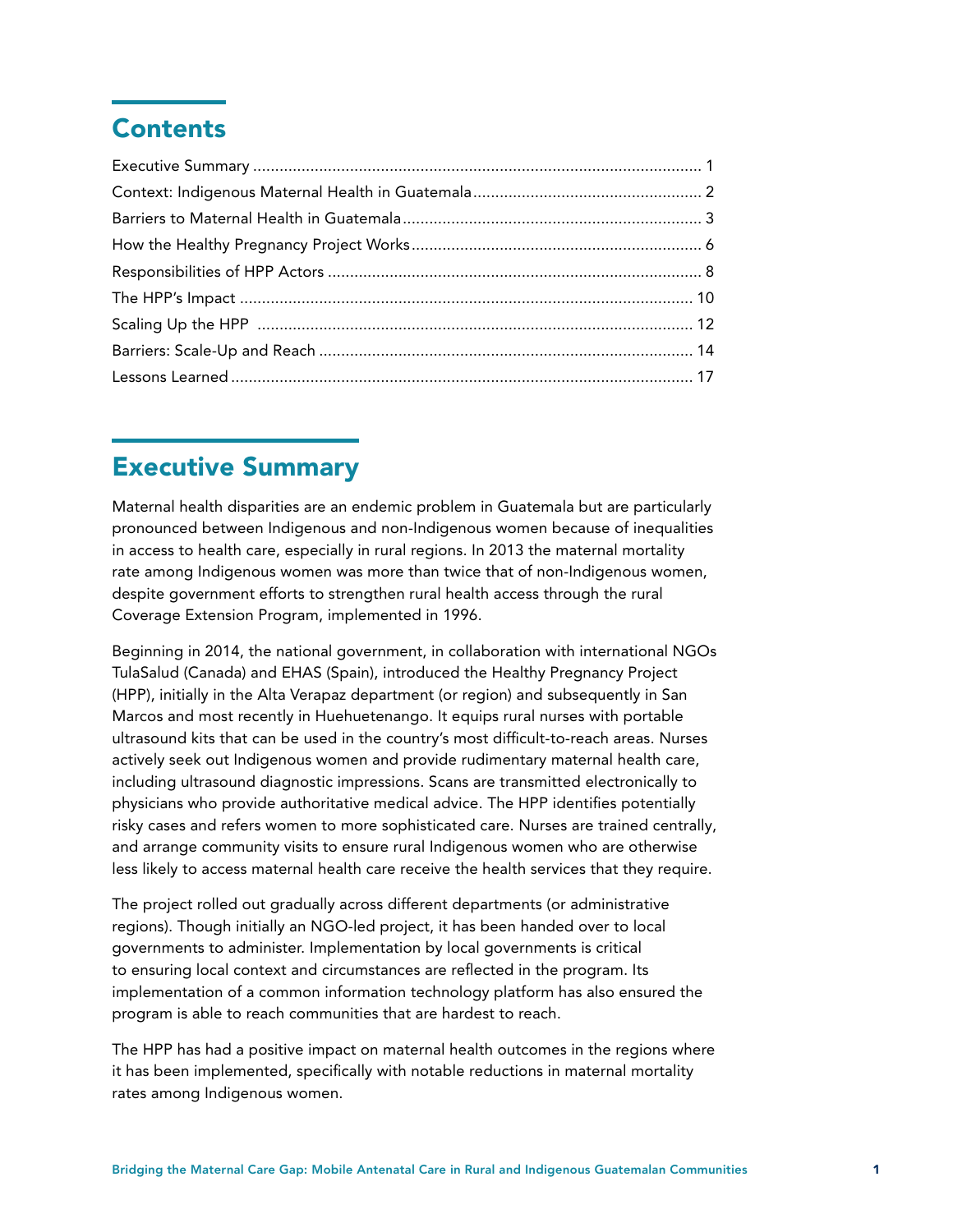# <span id="page-3-0"></span>Context: Indigenous Maternal Health in Guatemala

Although reducing maternal mortality is a priority for many governments and is one of the main objectives of the United Nations' Sustainable Development Goals (SDGs), endemic poverty and poor health infrastructure are significant obstacles to improved maternal health. In Guatemala, a history of political violence and civil war has made it particularly challenging to improve maternal health outcomes, especially for Indigenous women who are among the country's hardest to reach.

Nearly 40 per cent of the country's population identify as Indigenous. Most Indigenous communities are concentrated in the rural northwest region. In Alta Verapaz, for example, over 93 per cent of the population is Indigenous. These communities experience higher rates of poverty than the general population, live farther away from healthcare providers than non-Indigenous communities, and thus are less likely to seek or receive care from a health professional.

Maternal mortality rates in Guatemala are high overall, and higher still among Indigenous women. In 2013 the maternal mortality rate (MMR) nationwide was 163 maternal deaths per 100,000 live births among Indigenous women, more than double the MMR of non-Indigenous women at 77. Indigenous women accounted for over two-thirds (68 per cent) of all maternal deaths that year.

The Healthy Pregnancy Project (HPP), a publicprivate partnership between the Guatemalan government and several international and local nongovernmental organizations (NGOs), was implemented in 2014 to address the problem of high maternal mortality, specifically of hardto-reach Indigenous women living in remote areas. The HPP equips nurses with portable



Figure 1. Indigenous mother with a newborn (Photo: Hector Medrano/USAID)

health kits and trains them to perform simple but critical diagnostic tests and ultrasound scans for pregnant women to detect potential complications before they develop into emergencies. Working with local and remote physicians, HPP nurses come from local communities and are coordinated centrally to maximize their geographical coverage.

In 2016, the maternal mortality rate among women in the HPP program in the San Marco department was 103, significantly lower than the overall MMR of 138 for all women in that department. The MMR in Alta Verapaz among women in the program was just 98, compared with 166 in the region overall. By targeting hard-to-reach Indigenous women, the HPP is succeeding in reducing maternal mortality. This report uncovers the key factors for the program's success in the face of many challenges and barriers.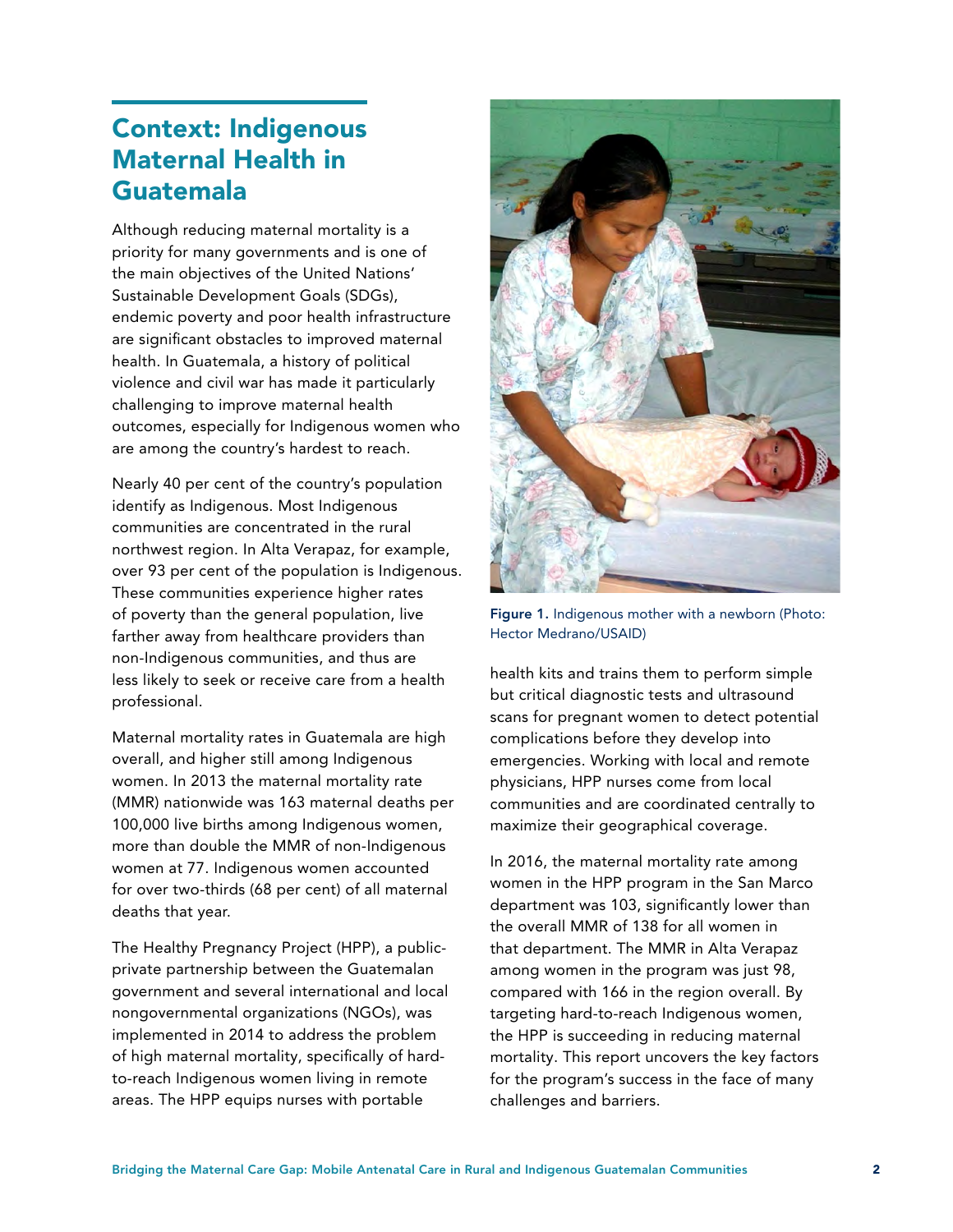## <span id="page-4-0"></span>Barriers to Maternal Health in Guatemala

To reach the hardest to reach, the Healthy Pregnancy Project (HPP) has had to overcome five systemic barriers to improved maternal health among Indigenous women: political instability; the Indigenous community's distrust of government and its healthcare system; geographical barriers; inequality in health services and outcomes; and inadequate culturally competent care for Indigenous communities.

#### Political Instability

The healthcare system reflects the volatile political state of the country's federal government which experiences frequent turnover exacerbated by the absence of established political parties. Guatemala is a presidential republic with a popularly elected president limited to one four-year term. The legislature is a unicameral body that is also elected for a four-year term, with elections held concurrently with presidential elections. Because political parties are fluid and are continually created and dismantled there is little continuity among parties across elections.

The country is divided into 22 regional administrative departments, each headed by a governor who is appointed by the president. Municipalities within these departments are governed by popularly elected mayors. Similar to other multilevel and federal governance systems, instability at the national level affects the administration of programs at the subnational and community level. However, Guatemala is not a federation so regional departments have less authority and political power than most states or provinces in other federal countries.

Each new national government has a vastly different conception of how to run government programs, often undermining previously established healthcare programs. A noted example of such turnover was the fate of the *Programa Extension de Cobertura* (or PEC), which provided basic health care to rural areas between 1997 and 2014 but faced dramatically different levels of implementation across several government administrations.

There is no consensus to prioritize health care between the levels of government and between subsequent national governments so different governments often increase or decrease their expenditure on essential programs. Since 2006, the expenditure on health care as a percentage of GDP, for instance, has steadily declined from 6.6 per cent, reaching 5.7 per cent in 2018.1 Consequently, the country's national healthcare system perpetually faces fiscal uncertainty. It is extremely difficult for long-term healthcare projects like the HPP to maintain stable political support and funding guarantees. One interviewee described Guatemala's political challenges as the HPP's "kiss of death" because every four years healthcare organizations must convince the health ministry to maintain public support for their programs. Many nongovernmental organizations (NGOs) cannot survive in this fiscal context.

#### Lack of Trust in Government

Indigenous peoples have been mistreated by the colonial state and Guatemalan society. For centuries, they endured colonial rule that deprived them of their practices, teachings and access to basic human rights. During the long civil war (1960–1996), the military, which eventually formed the first peace-time government, committed many atrocities in Indigenous communities, including mass murders. This historical trauma created a lack of trust between Indigenous peoples and the government, including in the public healthcare system.

World Health Organization, "Current Health Expenditure (% of GDP) — Guatemala," World Health Organization Global Health Expenditure database, 2021. 【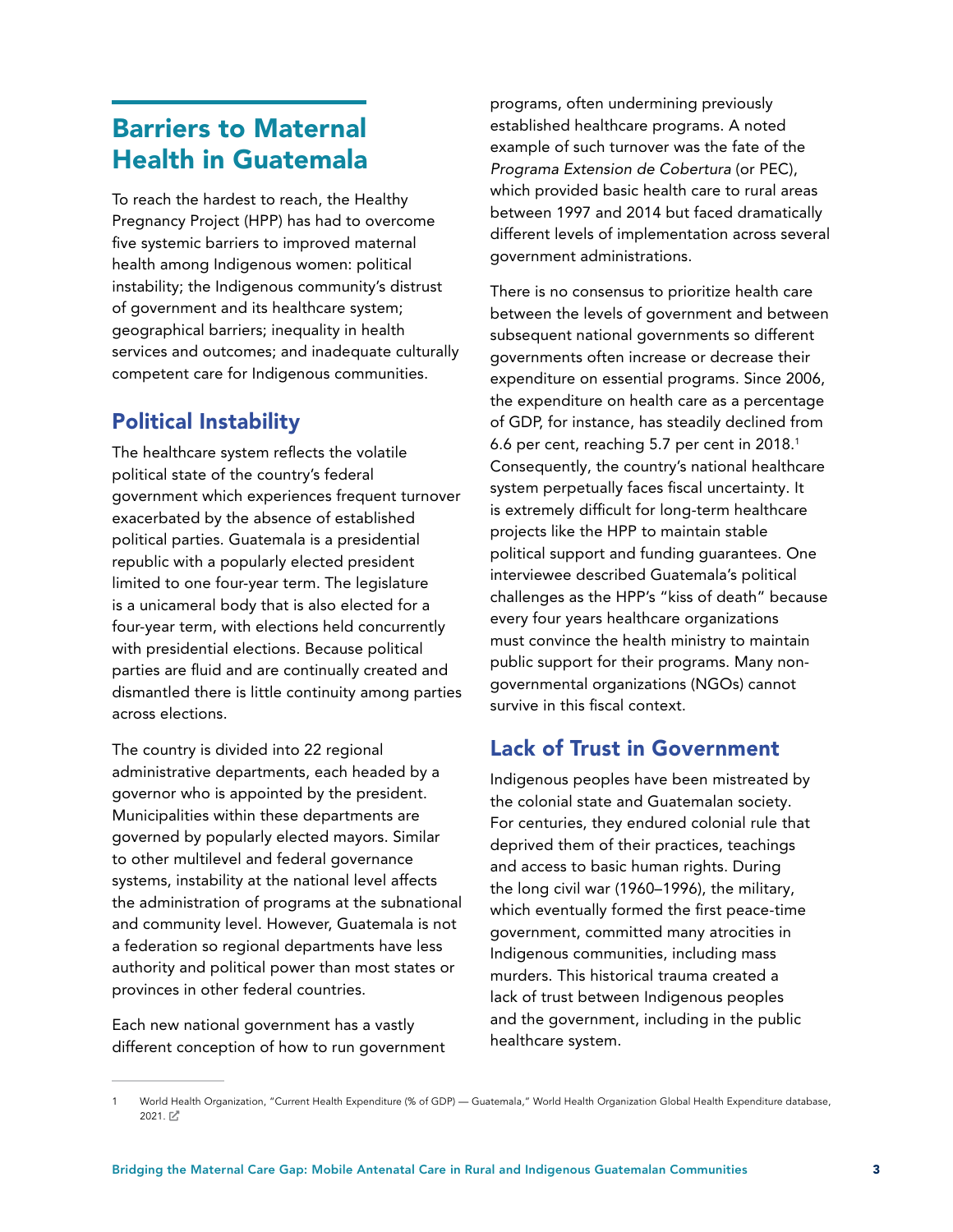#### Geographical Challenges

In 2014, 38.8 per cent of the Guatemalan population self-identified as Indigenous (Maya, Garifuna or Xinca), primarily in northwest Guatemala. For instance, in the northwest departments of Alta Verapaz and San Marcos, 93.5 per cent and 33 per cent of the populations are Indigenous. These departments are also the least urbanized. Alta Verapaz has the lowest urban population in all of the country, just 23.6 per cent, while only 29.7 per cent of the population in San Marcos live in urban areas. Because most services exist in urban areas only, the stark urban-rural divide makes it very difficult for rural Indigenous people to access healthcare facilities and personnel.

Because they lack access to healthcare facilities, Indigenous people are generally less likely to seek treatment from a medical doctor. Alta Verapaz has the third-lowest rate of healthcare access, with only 65.9 per cent of women having four antenatal care visits, the minimum number of visits suggested by the World



Figure 2. Map of Guatemala with San Marcos, Alta Verapaz and Huehuetenango highlighted — the three departments where the HPP is implemented

Health Organization (WHO). Just 30 per cent of Indigenous women gave birth in healthcare facilities, compared to 71 per cent of non-Indigenous women.2

A 2014 survey showed that just 29.1 per cent of Indigenous people who were sick reported seeking care from a doctor, compared to 47.2 per cent of the non-Indigenous population. This gap was even larger between urban and rural access to healthcare facilities, with 52.8 per cent of urban residents seeking treatment from a doctor compared with just 27.2 per cent of rural residents. The lack of nearby doctors, as well as long travel or wait times, were cited as some of the reasons that Indigenous people did not seek medical consultations with a physician. Geographic barriers prevent Indigenous people from reaching the urban healthcare services they require.

#### Inequality in Services and **Outcomes**

The challenges posed by the urbanized nature of the country's healthcare system are aggravated by socioeconomic inequalities that further hinder healthcare access for Indigenous Guatemalans. Currently, 79.2 per cent of the Indigenous population live in poverty compared to 46.6 percent of the non-Indigenous population. Over a third (39.8 per cent) lived in conditions of "extreme poverty" in 2014 while only 12.8 per cent of the non-Indigenous population did. Poorer Guatemalans are often unable to afford private care or to pay for the travel and time needed to access public health care. In 2014, 36.2 per cent of Indigenous people did not seek treatment from a physician because of financial difficulties.

Indigenous women also face poorer health outcomes relative to their non-Indigenous counterparts. In 2013, the country's maternal mortality ratio (or MMR, the number of maternal deaths per 100,000 pregnancies) stood at 163 for Indigenous women and only 77 for non-Indigenous women. Indigenous women

<sup>2</sup> Instituto Nacional de Estadística, "Encuesta Nacional de Condiciones de Vida," Guatemala, 2015. [20]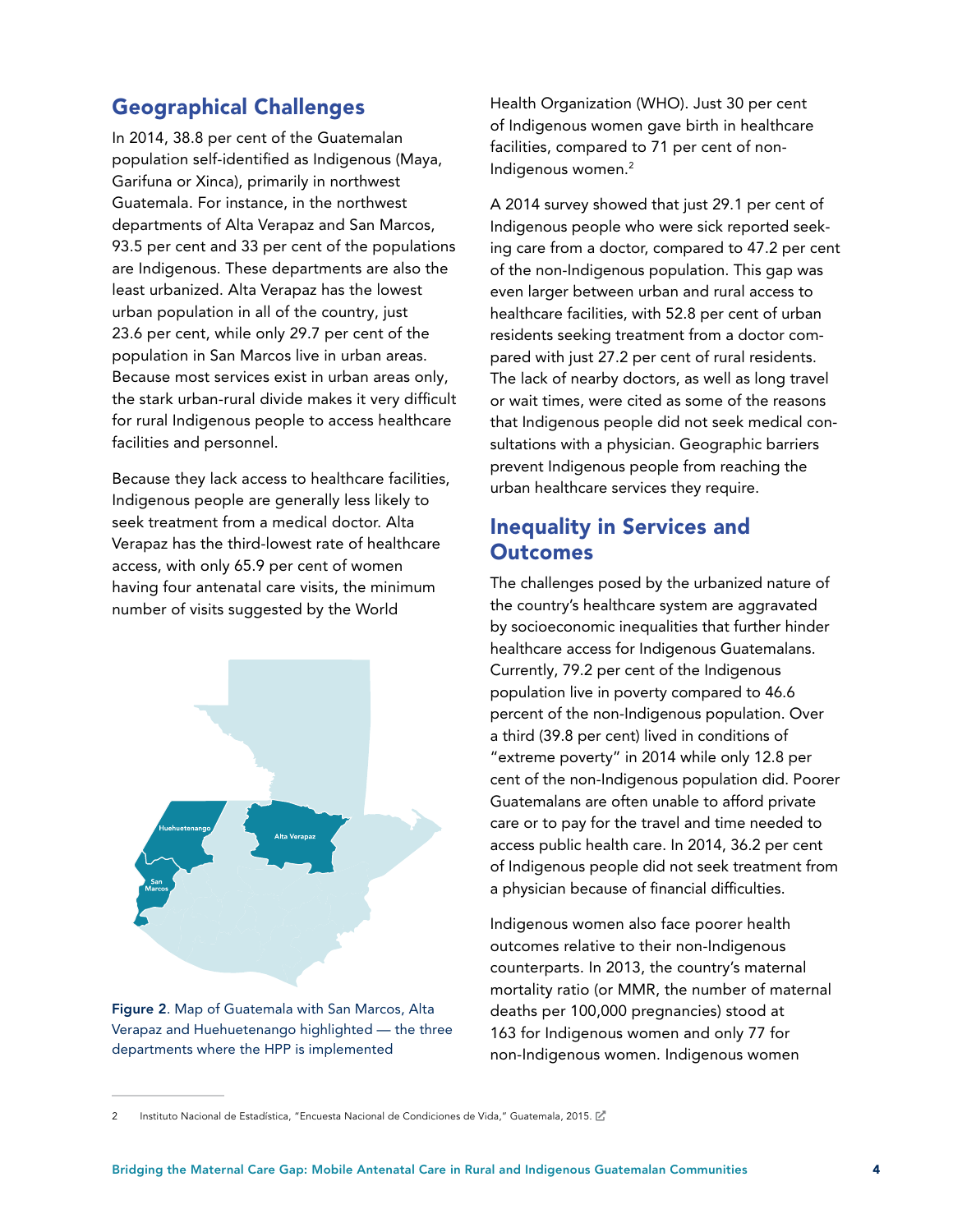accounted for 68 per cent of maternal deaths in 2013, with the main causes of death being hemorrhage, infections and hypertensive disorders such as eclampsia and pre-eclampsia.

The healthcare gap between Indigenous and non-Indigenous communities has decreased in recent years, although it has not closed completely. For example, infant mortality in Indigenous communities fell by 50 per cent more than in non-Indigenous communities between 1999 and 2015. This was primarily a result of the implementation of basic healthcare coverage programs, such as the PEC, which delivered healthcare services to rural areas by contracting out care to NGOs. By 2012, this program provided care to 4.3 million people.3 Even so, ongoing injustices faced by the Indigenous population make the equitable and effective delivery of health services and care for rural Indigenous women difficult to achieve.

The Programa Extension de Cobertura (PEC), or Coverage Extension Program, was a government-funded program implemented following the 1996 Peace Accords. It contracted out healthcare provision in rural areas to a variety of healthcare NGOs.

The PEC provided basic care to communities, including integrated care for women (pregnancy, birth, cancer screening), immunizations and emergency care (treatments for cholera, malaria, tuberculosis, burns and fractures).

The program experienced many difficulties during its operational period. Its success each year depended on the current administration's willingness to fund the program (some administrations did not

see it as a priority). NGOs were often not paid for their work, which forced them to cut back on the services provided.

Because of controversy surrounding lower levels of health service provision to Indigenous communities and a lack of transparency in government-NGO contracts, legislation was passed in 2013 banning government outsourcing of healthcare services. This led to the abrupt cancellation of all PEC services in 2014, with no plans for how or if these services would be replaced.

#### Lack of Culturally Competent Care

The lack of cultural competency in the country's healthcare system results in poor experiences for and even mistreatment of Indigenous Guatemalans. Although the Maya people comprise most of the Indigenous population (making up 38.5 per cent of the population), Indigenous people are linguistically and culturally diverse, with 22 recognized languages spoken among the Maya alone. Approximately a quarter of the Mayan population is non-Spanish monolingual (i.e., not Spanish speaking), although this number has decreased since 2000.

Healthcare services are very rarely offered in any Indigenous languages, exacerbating the language barrier between healthcare professionals and Indigenous patients. Indigenous medicinal and cultural practices are also unknown to many healthcare professionals. Mayan women, for example, prefer to give birth standing. Unfortunately, few facilities or trained personnel are equipped to work with such birthing practices. The lack of cultural competency in healthcare facilities contributes to women's hesitancy in accessing care.

<sup>3</sup> Christine Lao Pena, "Improving Access to Health Care Services through the Expansion of Coverage Program (PEC): The Case of Guatemala" (Washington DC: UNICO Studies Series 19, 2013).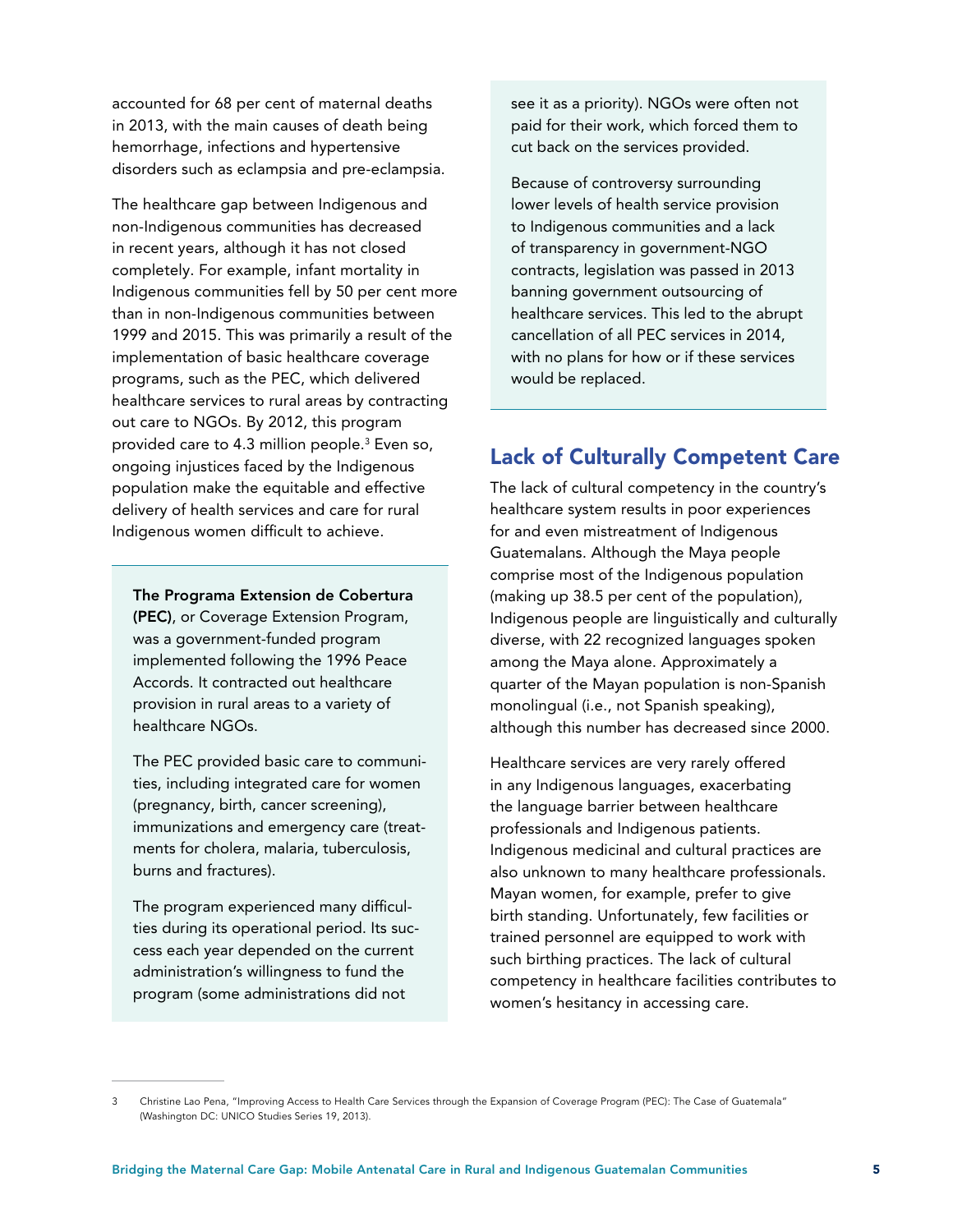# <span id="page-7-0"></span>How the Healthy Pregnancy Project Works

#### **Overview**

Multiple stakeholders launched the Healthy Pregnancy Project (HPP) in 2014, with an explicit objective to reduce high maternal mortality rates in rural Indigenous communities. The HPP is a collaboration between the national public health ministry of Guatemala (MSPAS, *Ministerio de Salud Pública y Asistencia Social*), regional health authorities (e.g., DASAV, the *Dirección de Área de Salud de Alta Verapaz*, the departmental health authority of Alta Verapaz), the Canadian-Guatemalan NGO TulaSalud and the Spanish NGO EHAS *(Enlaco Hispano Americano de Salud*, Spanish-American Health Link). The HPP was first implemented in the rural department of Alta Verapaz, and has since been rolled out to San Marcos and to the Huehuetenango department.

Nurses use portable, solar-powered ultrasound machines to wirelessly transmit images and other communications (such as nurses' notes) to regional health centres where doctors diagnose possible complications that may require delivery in hospital, giving women time to arrange transportation before emergencies arise. Nurses carry the probes in a backpack, along with a laptop, foldable solar panel and blood- and urine-testing strips, which are used to detect common complications and disorders. With these kits, nurses test all the pregnant women in a particular remote community on regular visit days.

In 2018, the program was handed over to the public health departments of Alta Verapaz and San Marcos, which now provide almost all funding for the program. To date, the HPP has contributed to a more than 50 per cent reduction in maternal and neonatal mortality in women

who receive care.4 Over 87 per cent of nurses' ultrasound scan assessments were validated by physician reviews. The project has reached more than 21,000 pregnant women who required prenatal care in San Marcos and Alta Verapaz, but who did not otherwise have access to it.

#### **Training**

The nurses responsible for carrying the kits and administering tests in the HPP are selected from a pool of nurses who work in the public healthcare system. Nurses are recruited by the Canadian-Guatemalan NGO TulaSalud, one of the HPP's implementation partners. TulaSalud assesses the candidates to ensure they have experience working with the communities that they would serve. Ideally, nurses are fluent in the Indigenous languages of the communities they visit.

Once nurses are enlisted in the program, they participate in a training course that teaches them how to use the portable ultrasounds. Their training takes place in accessible venues such as rural community health posts. The curriculum for training standards was developed collaboratively with the Guatemalan Cobán School of Nursing (ENEC, *Escuela Nacional de Enfermería de Cobán*) and the national ministry of health. TulaSalud coordinates with ENEC to certify the course and standards.

Health experts, such as gynecologists and other physician specialists, administer the training. These healthcare professionals are familiar with gynecological protocols, the diagnostic equipment in the kits and the healthcare system. All HPP nurses receive some initial training, though they continue to participate in monthly training sessions to ensure their techniques and equipment are up to date.

#### Kit

The backpacks, in addition to solar-powered ultrasound machines and digital tablets,

Patricia Hanna Crispín Milart, Ignacio Prieto-Egido, Cesar Augusto Díaz Molina and Andrés Martínez-Fernández, "Detection of High-Risk Pregnancies in Low-Resource Settings: A Case Study in Guatemala," *Reproductive Health* 16, no. 1 (2019): 1–8.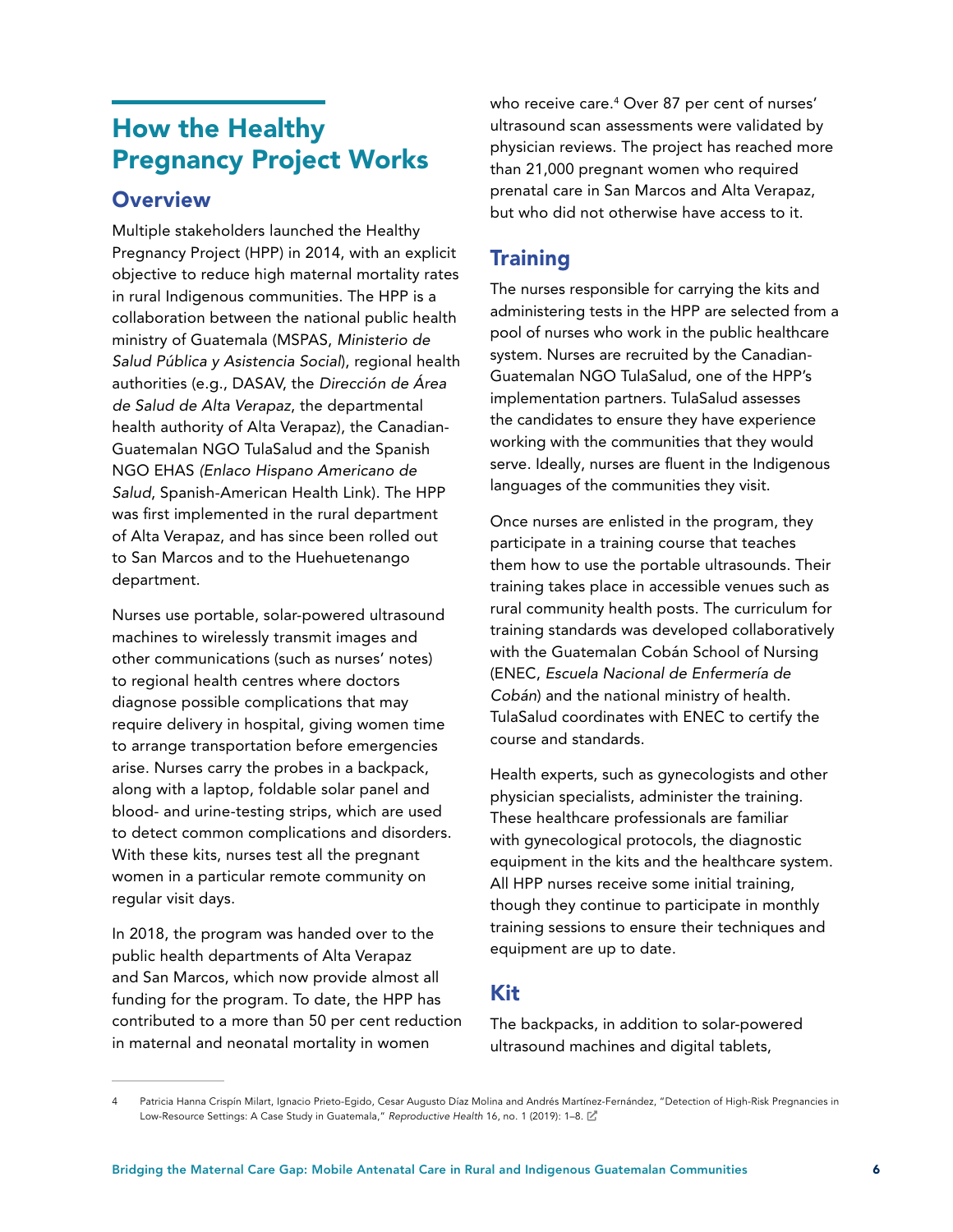include diagnostic strips for blood-glucose and hemoglobin measurement; simple urine tests; and Hepatitis B, HIV, and syphilis screening.

Although the ultrasound scans are basic and don't provide all of the information that would be recorded in hospital ultrasounds, they do provide the most relevant information, such as fetal position, to determine the best strategy for delivery. The ultrasound can also detect congenital diseases such as Down Syndrome and hydrocephaly, measure the amount of amniotic fluid, identify the number of fetuses and provide information about the baby's weight and size, as well as the approximate delivery date.



Figure 3. Contents of the portable kits provided to nurses in the HPP program

#### Auxiliary Nurses

Auxiliary nurses — distinct from the professional nurses — also play a significant role in the HPP's delivery. They complete an 18-month technical course and are staff members of the departmental health authority. Auxiliary nurses provide technical support to professional nurses and administer vaccinations, perform

cervical exams, distribute food and assist in family planning. They can also substitute for professional nurses in some administrative tasks.

Since the termination of the *Programa Extension de Cobertura* (PEC) health program in 2014, auxiliary nurses are stationed in rural communities where they perform health surveillance activities and aid in coordinating emergency care. They also keep a count of the number of pregnant women in their communities by monitoring them through a community census. They report these numbers to regional health centres, where HPP nurses and nurse coordinators are stationed. Based on these results, the nurse coordinator, in collaboration with local health authorities, schedules community visits by HPP nurses. The schedule is communicated back to the auxiliary nurses who coordinate with the pregnant women to come to the local health post on the day of the HPP visit.

#### Nurses Travel to Communities

Nurse coordinators schedule community visit days on a monthly basis. Currently, each HPP kit is assigned to only one nurse. Because the kits are not shared, each nurse has a sense of responsibility for their kit's condition and maintenance, which reduces the need for kit repairs and replacements. However, this limits the number of visits a nurse can perform in a month with a single kit (e.g., four to eight visits). To visit communities that are often remote and connected by poor infrastructure, most nurses must walk several hours by foot.

#### Check-up

Upon their arrival at the local health post, women fill out a form asking for basic personal and medical information. The auxiliary nurses then record the women's health vitals and basic information such as their weight and height. Once nurses are available, patients proceed through the urine and blood tests, followed by the ultrasound.

Although nurses are not permitted to make formal clinical diagnoses based on ultrasound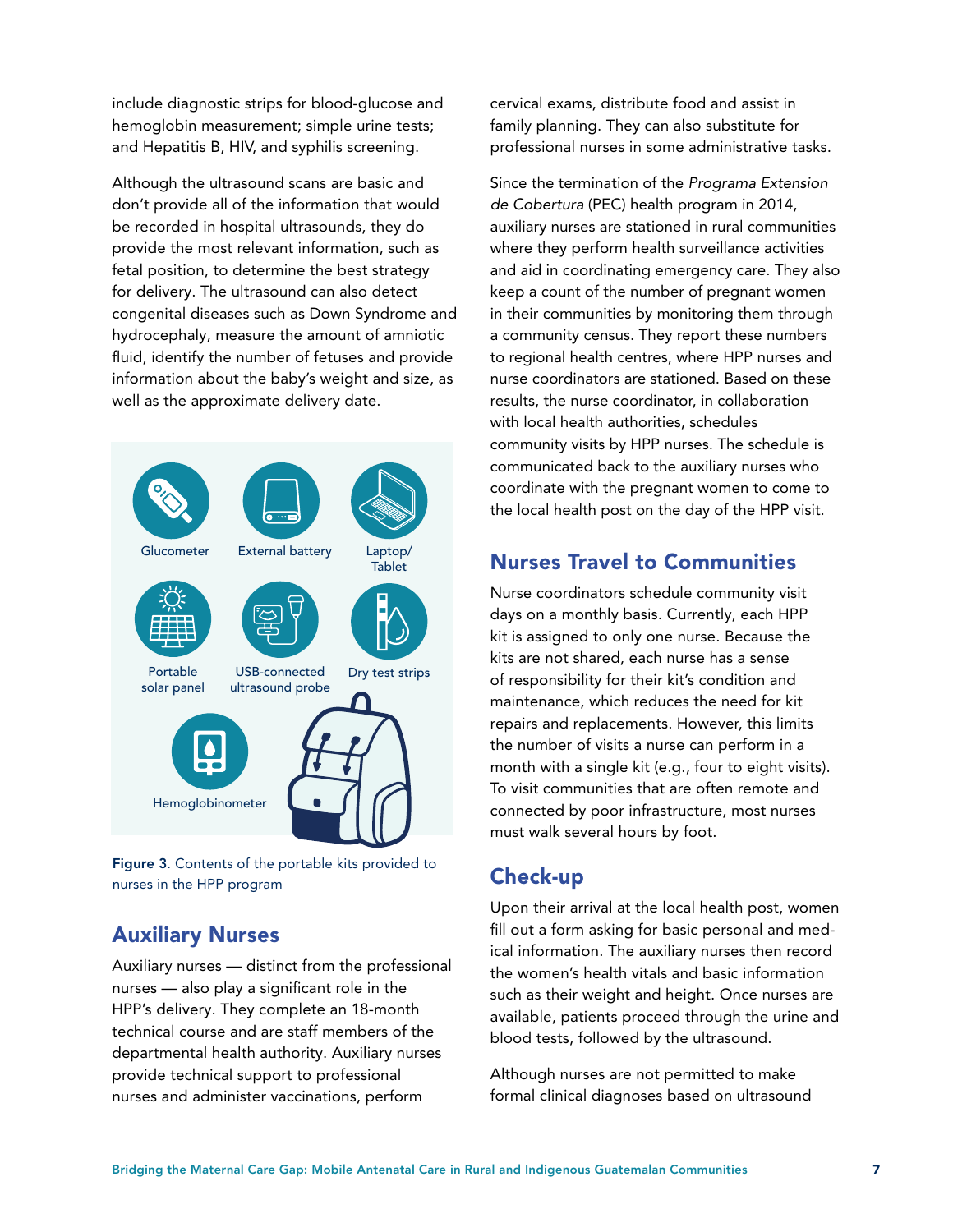<span id="page-9-0"></span>scan results, they can give *clinical impressions*, or their judgment of whether a potential complication might develop. While these clinical impressions are not considered professional medical judgements, they are sufficient to achieve the HPP's goal of advising women whether they may need hospital assistance during childbirth. These results are given to patients immediately after their scans.

The fetus's sex is not assessed or communicated to patients during the check-up. We were told that this maintains trust in the program's accuracy, since determination of sex is not always accurate. This practice also prevents sex-selective abortions, a concern in the region.



Figure 4. Based on the maternity censuses collected by auxiliary nurses, the houses of pregnant women are labelled on maps of communities, which are then used for planning purposes.  $(H = homes)$ .



Figure 5. A nurse performing an ultrasound on a pregnant patient (Photo: TulaSalud)

#### Quality Control and Reviews of Ultrasounds

After the nurse does the ultrasound, they transmit the results wirelessly to gynecologists who review the scans and the nurse's clinical impressions to identify any potential errors. When possible, the gynecologists are based in the same regional department (i.e., they are local). Otherwise, physicians based in Spain and affiliated with the NGO EHAS (an implementing partner) review scans. If the physician identifies an error, the nurse is alerted by a cellphone call and the auxiliary nurse in the patient's community updates the patient.

A monthly report on the scans is sent to the department's nurse coordinator, who reviews the report and identifies any potential problems that might need to be addressed.

# Responsibilities of HPP Actors

#### Nurses

Professional nurses are full-time staff of the public health system and provide additional services as part of their contract. Professional nurses are assigned an HPP kit and travel to communities to perform check-ups. They also provide clinical impressions based on ultrasound scan results.

Auxiliary nurses are also staff of the public health system but, unlike professional nurses, they cannot perform medical procedures. Auxiliary nurses assist in gathering the data to coordinate community visits, ensure pregnant women are aware of upcoming visits and coordinate any necessary follow-up appointments or updates on the clinical impression results. They also help coordinate travel to regional health centres if necessary.

Nurse coordinators are practising nurses who provide additional services as part of the HPP.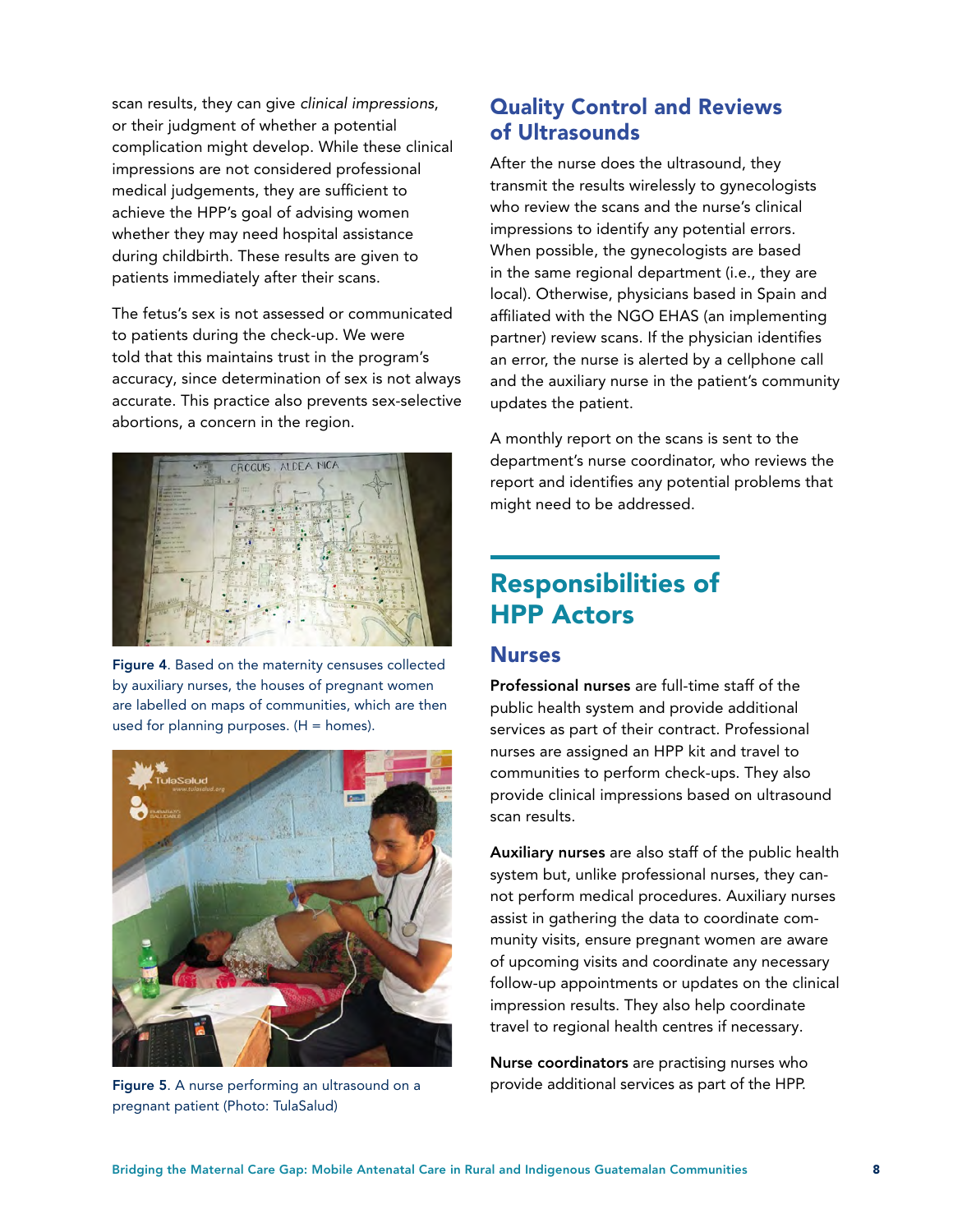They are responsible for scheduling community visits and coordinating the HPP nurses. To plan the community visits they consult with local mayors and other government officials, auxiliary nurses, professional nurses and local health authorities. Part of their planning role is to ensure kits are maintained and used properly and efficiently.

#### **NGOs**

The HPP was first conceived of by two NGOs — the Spanish NGO EHAS and Canada's TulaSalud. Together, these NGOs approached the Guatemalan government to implement the project. Initially, the NGOs were responsible for financing all aspects of the project aside from the healthcare professionals' salaries. However, a main objective of both NGOs is the eventual transfer of program administration from the NGOs to the government. Neither EHAS nor TulaSalud intends to administer the HPP indefinitely.

Spanish-American Health Link (EHAS) is a Spanish consortium of universities and hospitals that researches, develops and implements information and communications technology (ICT) tools to improve health outcomes in Central and South America. Founded in 1997 as a collaboration between the Polytechnic University of Madrid and the NGO ONGAWA, the consortium has since expanded to include other universities and hospitals in Peru and Madrid.

EHAS is the primary supplier of the HPP kits but it does not manufacture them. The kits are donated to the implementing regional department, which is responsible for maintaining most of their components. For some of the kits' components, such as the ultrasound probes used in Alta Verapaz and San Marcos, there are no Guatemalan providers equipped to make repairs. Because departments are not allowed to award contracts to non-Guatemalan entities, EHAS is

responsible for these components' repairs, which are performed in the US.

EHAS, through its contacts in Spain, has coordinated many of the external funding sources for the HPP, including the initial grant from the Polytechnic University of Madrid (part of the EHAS consortium), the Spanish Cooperation Agency's grant for the program's expansion to San Marcos and the Autonomous Community of Madrid's grant facilitating the recent expansion to the department of Huehuetenango.

TulaSalud is the main liaison between the NGO partners and the government in the HPP initiative. Because of the organization's prior experience in the country and close contacts with local, regional, and national officials, TulaSalud manages the relationships between the partner NGOs and the government. It also has extensive experience in staffing and health personnel management stemming from its previous projects, notably, a remote nurse-training program it helped establish in Alta Verapaz (see box). TulaSalud coordinates staffing searches for the HPP, including for staff gynecologists and nurse coordinators.

Having operated in Guatemala for over 20 years, TulaSalud has a long history of collaborating with the Ministry of Health. Because of this experience, it is able to continuously collaborate with the ministry, despite perpetual instability in the government and in the healthcare system. Tula's organizational nimbleness is an advantage as well. One person we spoke with credited its long-term success to its small organizational size: with its limited overhead, Tula can adapt and be flexible in situations where other large organizations like the UN have failed.

TulaSalud is TulaSalud is the Guatemalan subsidiary of the Canadian Tula Foundation. Founded in 2007, it was set up to expand the organization's reach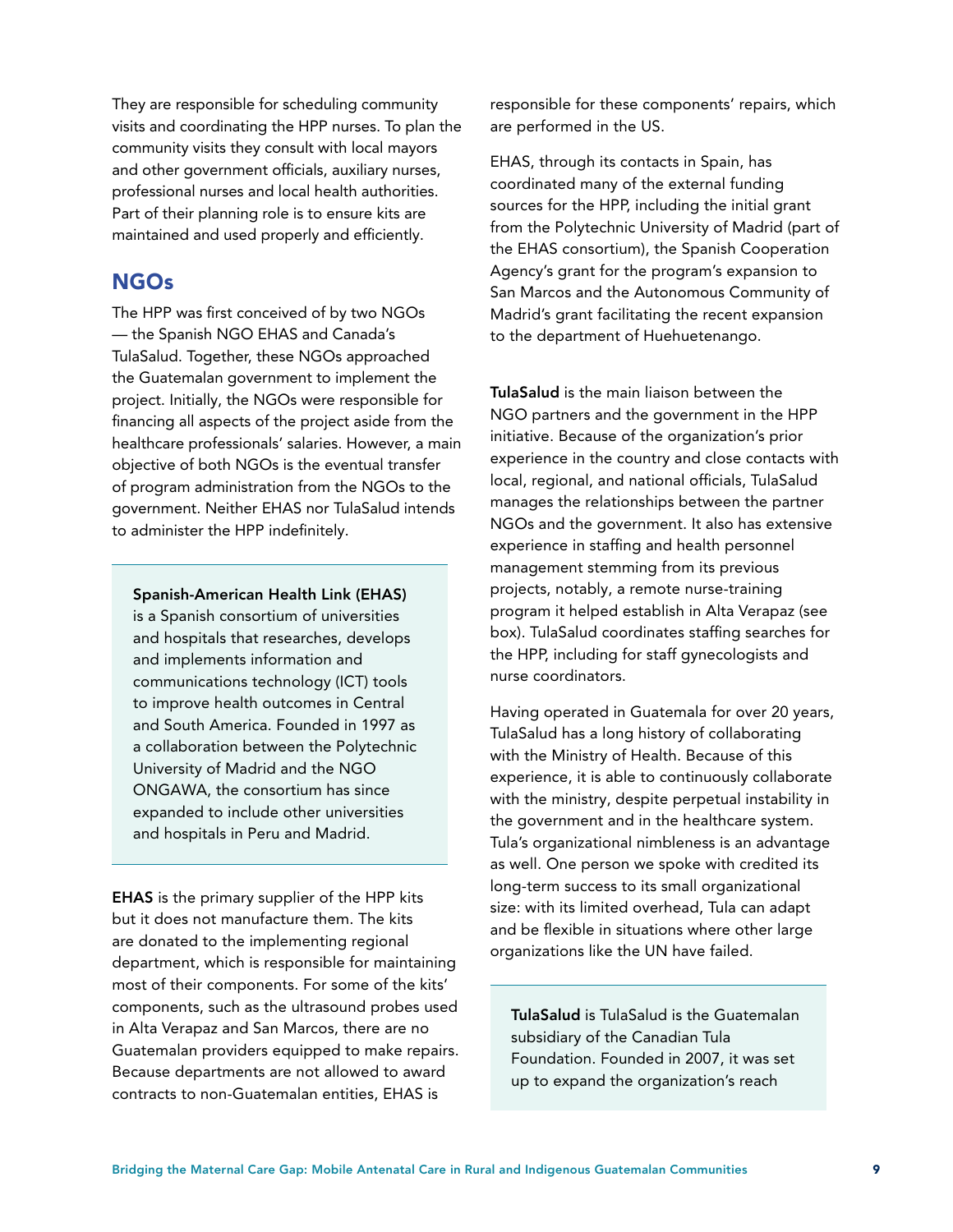<span id="page-11-0"></span>in the country and continue the work started by its health arm, TulaHealth, to increase the capacity of Alta Verapaz's healthcare system and its reach to rural and Indigenous Guatemalans.

TulaSalud's main contributions to these programs were financial support and stability, staff expertise (including in health care and administration) and constant communication with health and government officials. Dialogue with government ensured program stability and continuity, even amid political turmoil and numerous government and priority changes.

#### Departmental Health Authorities

The local departmental health authorities are responsible for all aspects of the HPP's dayto-day operation and implementation within the regional department. From the outset, departments are responsible for staffing the program and paying the salaries of all professional and auxiliary nurses associated with it, as well as a kit technician's salary. Nurses are paid by departments during their HPP training and taught by department-staffed teachers. HPP staff, such as the nurse coordinator and gynecologist, may be hired by TulaSalud and EHAS during the program's early implementation stages but these positions are eventually transitioned to government responsibility and thus the department health authority.

#### **Doctors**

Quality control in the HPP is the responsibility of professional physicians who either locally or remotely review the ultrasound scans and the nurses' clinical impressions. Wherever possible, physicians are physically based in the implementing department and are paid by the local health authorities for their activities (i.e., a part-time responsibility). However, in some cases this has been difficult to achieve, mainly because of a lack of financial incentives for physicians (i.e., poor compensation compared to private practice) and the public health system's lack of financial resources. For example, the San Marcos and Huehuetenango departments currently do not have local gynecologists staffing their HPP programs. Scans are thus reviewed by an EHAS gynecologist based in Spain approximately three to four days after the scans are sent remotely.

#### Funders

In addition to funding from EHAS, TulaSalud and local departmental health authorities, the HPP is supported by private and institutional donors, including:

- $\rightarrow$  Polytechnic University of Madrid
- $\rightarrow$  USAID
- $\rightarrow$  Spanish Cooperation Agency
- $\rightarrow$  Inter-American Bank
- → Autonomous Community of Madrid
- $\rightarrow$  Individual donations.

The funder profile differs in each implementing department. For example, the HPP's recent expansion to the Huehuetenango department was largely facilitated by a grant from the Autonomous Community of Madrid, while the San Marcos expansion was supported by a grant from the Spanish Cooperation Agency.

#### The HPP's Impact

Since its inception, the Healthy Pregnancy Project (HPP) has reached over 21,000 Indigenous women from rural regions of Alta Verapaz and San Marcos, trained more than 50 nurses in the rural health network and contributed to a reduction in maternal and neonatal mortality by 35 per cent in these departments. A 2016 study of the program's effectiveness found that the maternal mortality rate (MMR) among women tested under the HPP was significantly lower than the MMR in the general population. In San Marcos, women reached by the program had an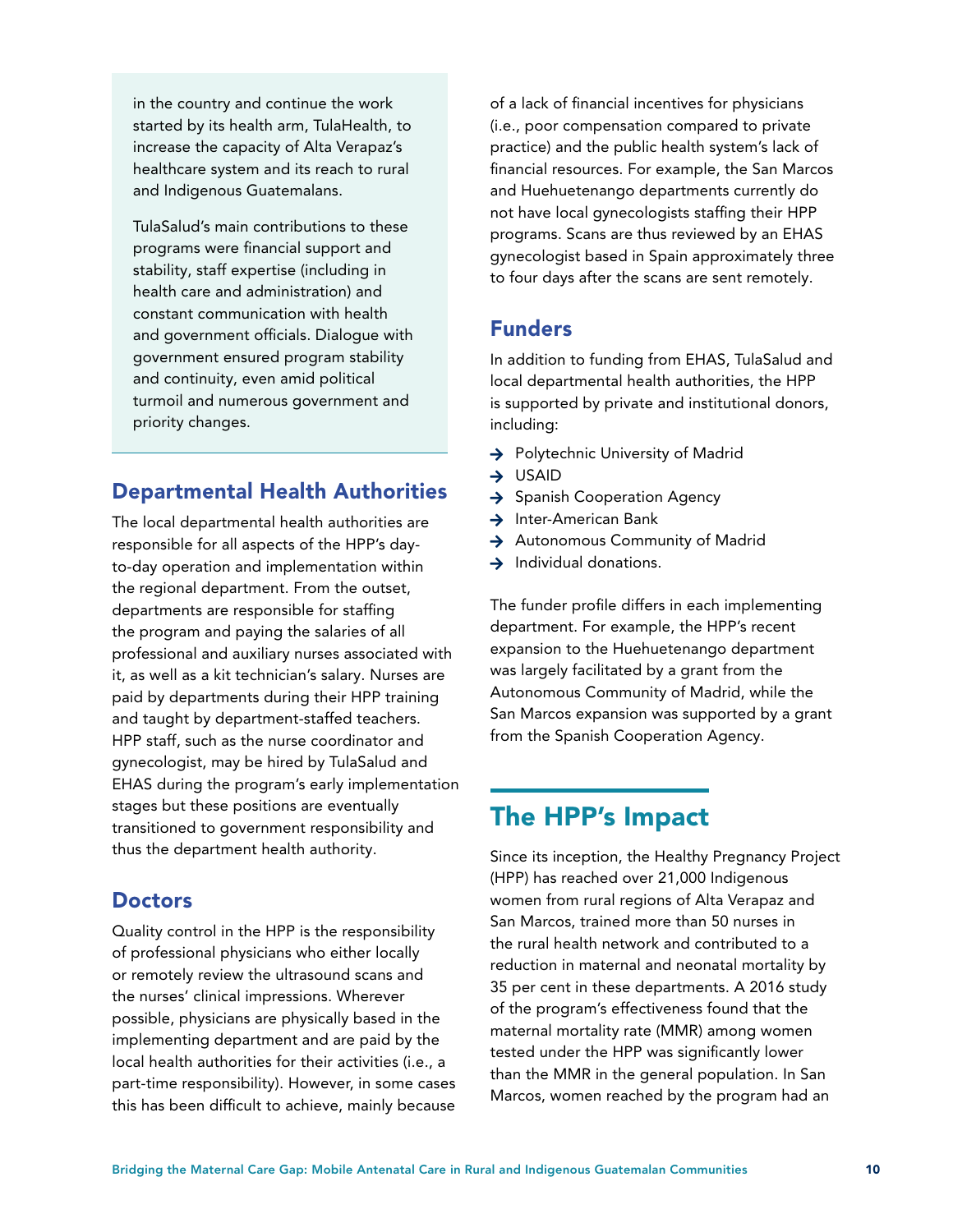MMR of 103, compared to 138 in the general population. The gap in Alta Verapaz was even larger: an MMR of 98 was recorded among women in the HPP program, compared to 166 in the rest of the department,<sup>5</sup> due largely to the trained nurses who approach their work through a culturally competent lens.

#### Network of Local Nurses and Healthcare Workers

In collaboration with regional nursing schools, TulaSalud has trained over 50 nurses for the HPP, with more set to join the program as it expands to the department of Huehuetenango. Because these nurses come from the communities they serve, they are more attuned to local customs and adept at serving the specific needs of Indigenous people. This growing, culturally sensitive rural health network provides a foundation for bridging the rural-urban healthcare gap in the future.

#### Stability of NGO Funding and Relationships

TulaSalud's extensive network of international partners is also instrumental to program success. It leverages its position as an established Canadian-Guatemalan NGO with secure funding to train health professionals in reaching the hardest-to-reach populations. As a subsidiary of the Canadian Tula Foundation, TulaSalud has benefitted from access to a continuous source of private funding.

#### Cultural Competency

The HPP incorporates some elements of the cultural norms and practices of the Indigenous people it seeks to reach, such as hiring nurses from local communities to administer the program in regional languages. These inclusive healthcare practices reflect an effort to respect historical and cultural traditions, create a sense of familiarity and foster community trust.



Figure 6. Rural women wait to receive a check-up appointment (Photo: TulaSalud)

#### Promoting Digital Infrastructure

The program's efforts to reduce maternal mortality are supported by a software application called Kawok, an epidemiological surveillance app that TulaSalud developed, which records and tracks complications and diseases detected by HPP. The app's extensive geographical penetration ensures its widespread use throughout rural regions.

Kawok is part of a broader effort by TulaSalud to take a data-first approach to overcome the challenges of data management in the country's public health system. Without new technological innovations such as Kawok, data were manually input into computer systems in rural areas, leading to inaccuracies and inefficiencies in the healthcare system, as well as a loss of patient data.



Figure 7. The KAWOK app shows promise (Photo: TulaSalud)

<sup>5</sup> Patricia Hanna Crispín Milart, César Augusto Diaz Molina, Ignacio Prieto-Egido and Andrés Martínez-Fernández, "Use of a Portable System with Ultrasound and Blood Tests to Improve Prenatal Controls in Rural Guatemala," *Reproductive Health* 13, no. 1 (2016): 1–8.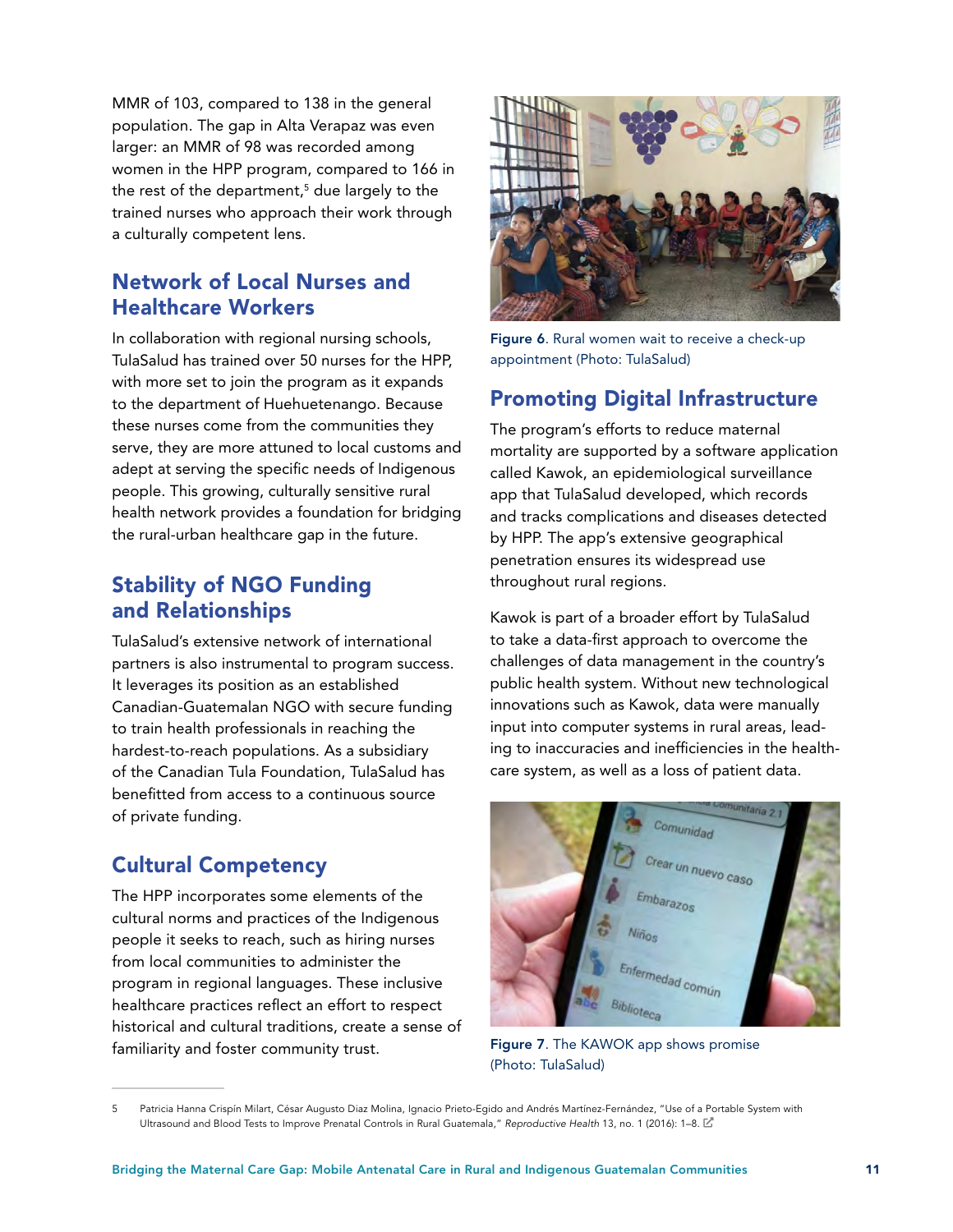<span id="page-13-0"></span>Kawok is an application developed specifically for collecting clinical data on pregnant women as well as children under five years of age. It creates a centralized repository of patient history while providing nurses with relevant information to schedule field visits.

The platform is intuitive for users and flexible enough to be repurposed for new use cases such as tracking the spread of malaria, tuberculosis and HIV. It even has the ability to store data locally on the collection device before uploading it to cloud servers in cases of poor cellular coverage, as can sometimes happen in rural areas.

The app has also been used to track COVID-19 cases. This allowed for centralized monitoring of the spread of COVID-19 and devising crucial containment strategies. In May 2021, Kawok's database was integrated with GoData, the official government database for tracking and contact tracing COVID-19 cases.

#### Scaling Up the HPP

The long-term objective of the partnership between EHAS and TulaSalud is to scale up and integrate the Healthy Pregnancy Project (HPP) into the nation-wide government-administered health system. A key measure of success is strengthening the local public health system

throughout Guatemala and strengthening the government's capacity to deliver maternal health services and health interventions independently.

Both EHAS and TulaSalud believe that the HPP's sustainability and scale-up are dependent on a smooth program "handover" to the government at the national level — the national MSPAS (the national public health ministry of Guatemala *Ministerio de Salud Pública y Asistencia Socia*l) would assume responsibility for all aspects of the HPP's operations, from staff recruitment and training to equipment procurement and maintenance. The objective to hand over the program to the government is central to the HPP's *staged rollout strategy*. The HPP is implemented and reinforced in a department first before it is transferred and scaled up to other departmental health authorities.

Since its introduction in Alta Verapaz in 2014 and its expansion to San Marcos and Huehuetenango later, the HPP has adhered to a scaling-up framework that is based on a model of portable maternal health intervention (e.g., the portable health kits) but informed by locally adaptive implementation strategies that reflect local circumstances.

#### Department Selection

Selecting which department to deploy the HPP in depends on multiple factors, including existing networks between the implementing organizations and local health agencies, a high maternal mortality ratio and access to resources. For example, since TulaSalud is based in Alta Verapaz, it is familiar with the regional context. The decision to pilot the HPP there was primarily based on the existing relationship and trust that



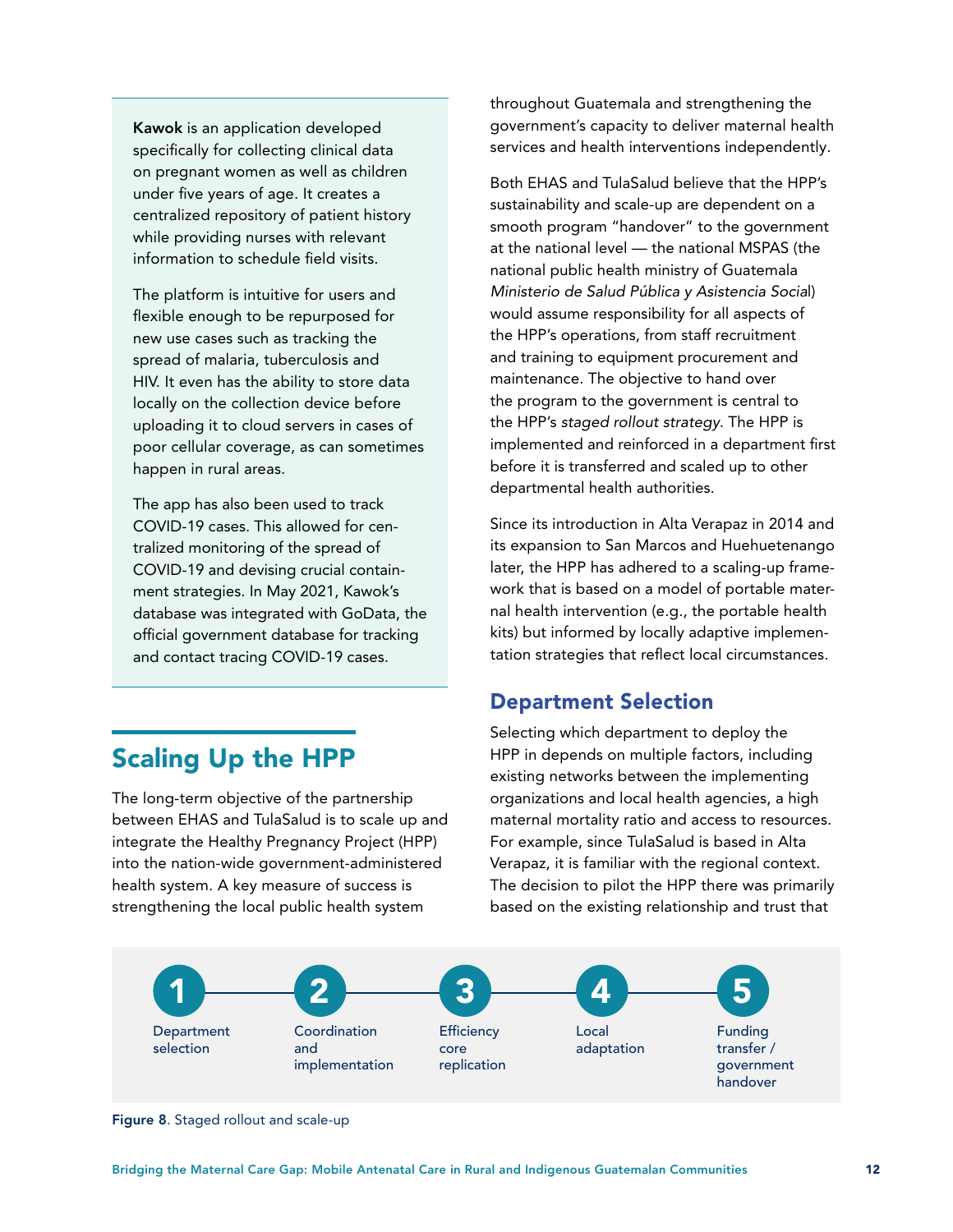had been established between TulaSalud and the departmental health agency through TulaSalud's prior projects there.

San Marcos was selected next primarily as a strategic funding opportunity. At the time that EHAS and TulaSalud were considering expanding the HPP to a new department, the Spanish Cooperation Agency was funding other healthrelated initiatives in San Marcos where there was also a high maternal mortality rate and a similar demographic profile to Alta Verapaz. With the insights gained from these departments, EHAS and TulaSalud were then prepared to implement the HPP in the more complex and challenging Huehuetenango department, which has one of the highest maternal mortality ratios in Guatemala (338 maternal deaths per 100,000 live births in 2016). $6$ 

#### Coordination and Implementation

TulaSalud and EHAS are in constant communication with departmental health authorities at all stages of the HPP's implementation, from the departmental selection process at the outset to supporting the transfer of operations to the government. Prior to the HPP's implementation in a new department, a letter of engagement between TulaSalud, EHAS and the departmental health authority outlines the program's conditions and confirms the project's expected duration and the expected date at which it is completely handed over to the government. This sets clear expectations and timelines for the HPP's integration into the governmentadministered health system in the future.

#### Efficiency Core Replication

The HPP's ease of expansion into new departments can be partially attributed to how efficiently its kit-centred intervention can be

replicated in other areas — in other words, its *replicable efficiency core*. An efficiency core is an integral and replicable component of the project that can be implemented with slight modifications to suit local contexts.7 The HPP's efficiency core is centred on its maternal health kits which are standardized and easily duplicated. Although the HPP is much more than just a portable maternal health kit, this easily replicable tool contributes to the program's efficient scaleup into other departments.

#### Local Adaptation and Evolution

Of course, the replicable efficiency core must be adapted to the local context. For example, the local adoption of innovative software apps depends on local contexts and capacities such as software processing capability, familiarity with the software and user perception of new technologies. OpenMRS, the software through which ultrasounds are sent to doctors for verification, continues to be used in San Marcos but was replaced in Alta Verapaz because of problems with local technology adoption and the software's maintenance.

There are many other examples of how the HPP initiative has evolved and adapted since it was first implemented in Alta Verapaz. For instance, the HPP kit switched from using laptop computers to tablets in the portable kits. The tablets are more lightweight and mobile, and they can be repaired locally and more cheaply, unlike the laptops that need to be repaired abroad. Some blood tests, including for HIV and syphilis, were removed from the HPP kit used in Huehuetenango after project evaluations there concluded very low incidence rates of some diseases.

Overall, these localized adaptations are relatively small adjustments to the replicable efficiency

<sup>6</sup> Ira Stollak, Mario Valdez, Karin Rivas, and Henry Perry, "Casas Maternas in the Rural Highlands of Guatemala: A Mixed-Methods Case Study of the Introduction and Utilization of Birthing Facilities by an Indigenous Population," *Global Health: Science and Practice* 4, no. 1 (2016): 114–31.

<sup>7</sup> Joseph Wong, Stanley Zlotkin, Carmen Ho, and Nandita Perumal, "Replicating Parts, Not the Whole, to Scale," *Stanford Social Innovation Review*, August 7, 2014. Z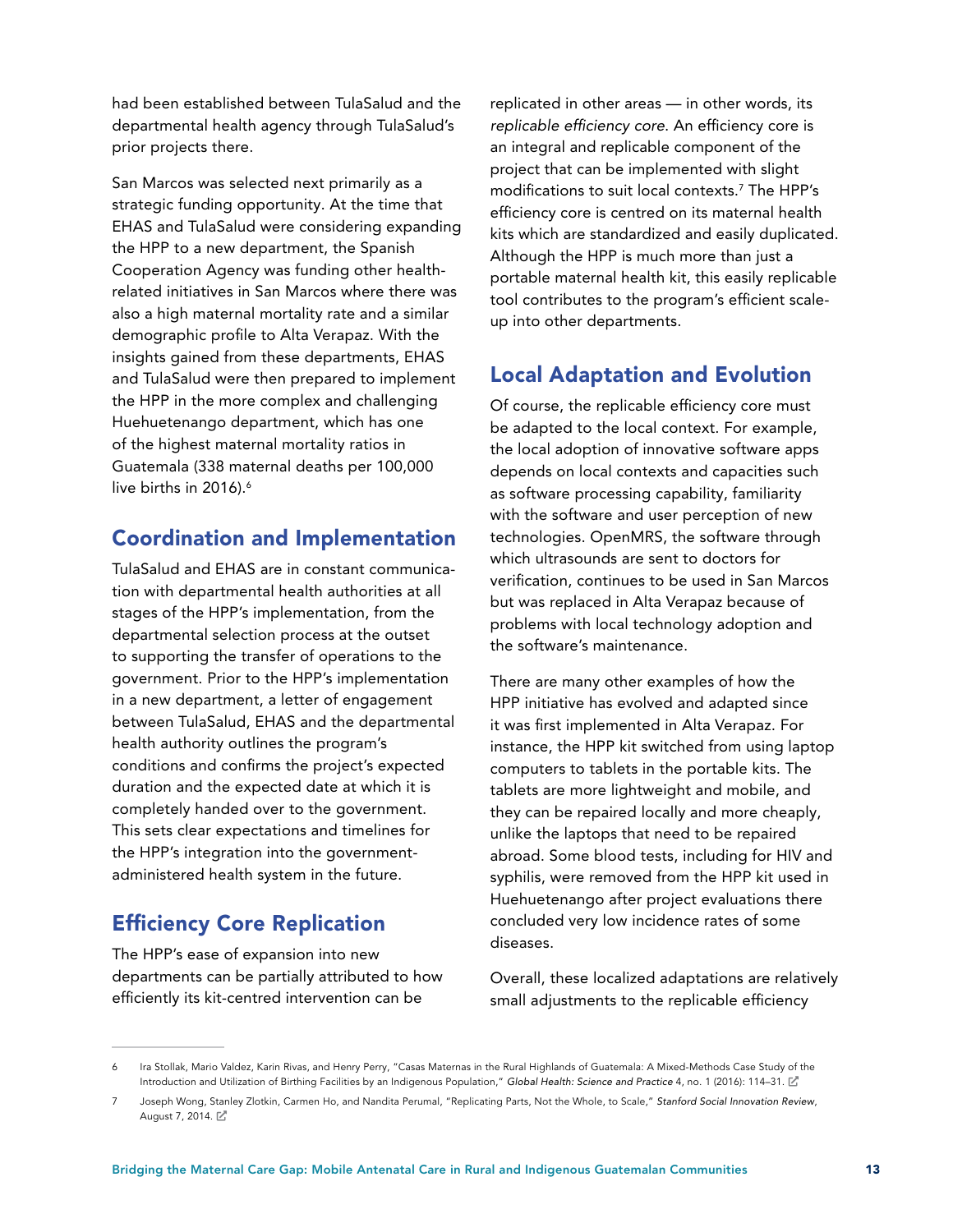<span id="page-15-0"></span>core. Though minor, they are nonetheless vital to the program's success by striking a balance between local adaptability and scale-up replication. The HPP is not customized for each department, but it also is not a replication of the original implementation. Instead, it is flexible, adjusting its operation with each lesson learned and collaboration with the departmental health authority that will eventually take it on.

#### Barriers: Scale-Up and Reach

Despite the overall successes of the Healthy Pregnancy Project (HPP) in reaching rural pregnant women across Guatemala, some barriers remain to both scaling up the project as well as to extending its reach to those who are hard to reach. The HPP remains constrained by six main barriers.

#### High Government Turnover and Limited Funding

A high rate of government turnover at the national level and limited funding for the public health system make it difficult to get sustained commitment from the national public health ministry — *Ministerio de Salud Pública y Asistencia Social* (MSPAS). Considering the importance of effective coordination with government agencies to the HPP's success and its handover efforts, continuous political disruptions and instability create higher barriers to national scale-up. These disruptions, coupled with limited financial support from the government, often require renegotiating agreements on operational expectations, timelines and scale-up processes.

After the full integration into the public healthcare system, the HPP is intended to be funded through public sources. However,



Figure 9. Milestones in the HPP's development and implementation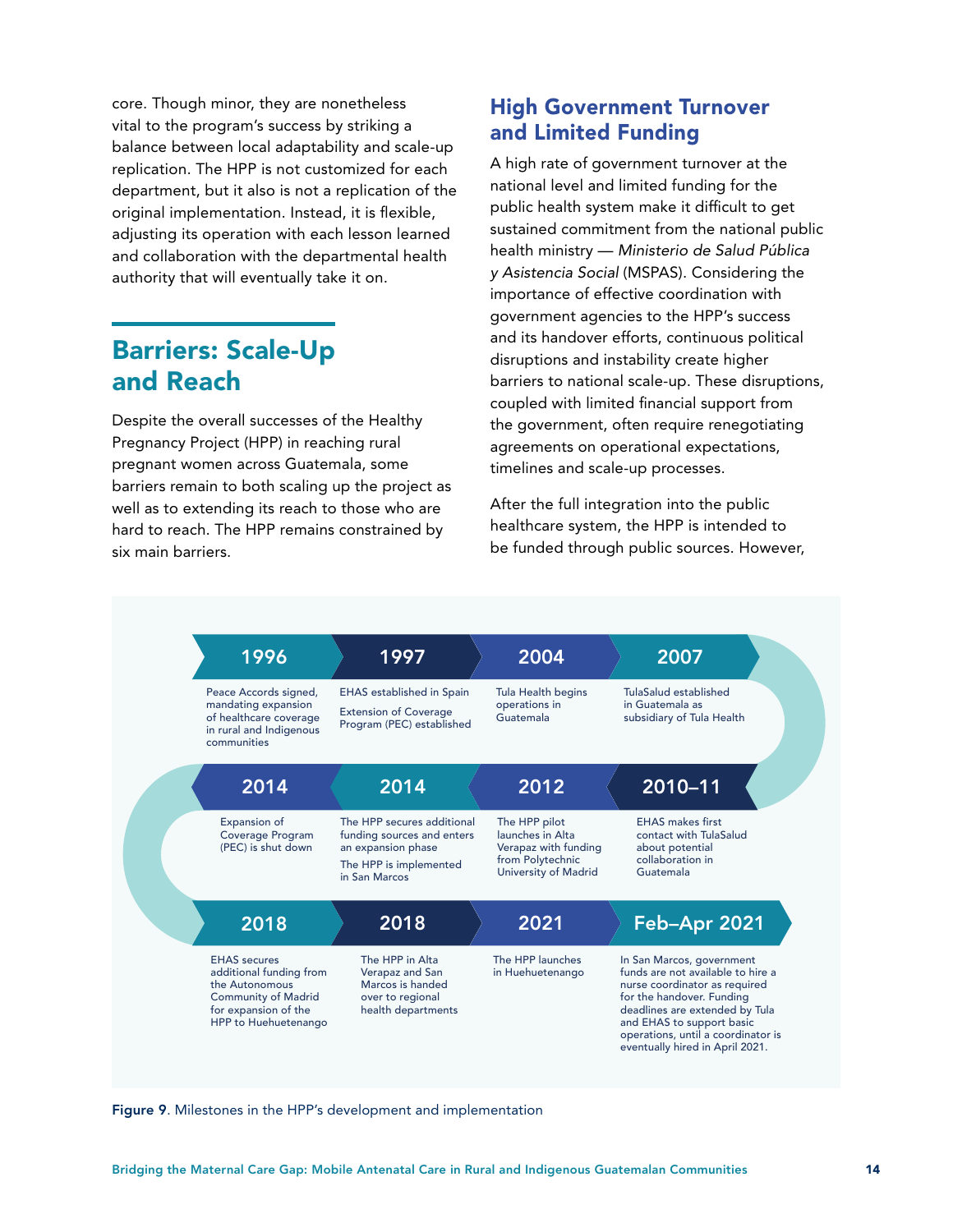because of the lack of stable government funding, this remains unlikely. For example, TulaSalud and EHAS have continued to support some parts of the program after the initiative was handed over to local departments, which threatens the program's sustainability to reach rural communities.



Figure 10. A nurse performs an ultrasound check-up on a pregnant patient (Photo: TulaSalud)

#### Competing Health Priorities

Competing health priorities such as the rising incidence of diabetes (especially among Indigenous communities) divides limited MSPAS resources, resulting in opportunity costs within the resourceconstrained public health system. Competing health priorities constrain policymakers.

Proponents of scaling up the HPP argue, for instance, that reducing the incidence rate of maternal mortality (and thus increasing the number of "lives saved") through the HPP reduces the demands on the health system. They argue that improvements in health outcomes in terms of the maternal mortality rate (MMR) improve population health. EHAS and TulaSalud have also argued, for example, that scaling up the HPP increases the program kits'

cost efficiency, and specifically the expensive ultrasound equipment, through economies of scale. They contend, therefore, that scaling up the HPP reduces per capita health cost and improves health outcomes.

#### Inefficient Data Collection and Limited Empirical Evidence

Despite arguments made by HPP proponents to support the program's scale-up, empirical evidence to support the project's impact remains unconvincing because of the inefficiencies of the data collection strategies employed in Guatemala — which include manually digitized patient records and paper records that are often lost. This limits EHAS's and TulaSalud's ability to pitch for a continued national scale-up and smooth national integration.

However, innovations in data collection, storage and sharing demonstrated by Tula Health's Kawok app can improve the HPP's success rate in reaching hard-to-reach populations in rural Guatemala. Centralizing patient information onto one platform, for instance, and increasing the ease with which nurses can record information, would allow nurse coordinators and local health authorities to better monitor maternal mortality in their jurisdictions. A centralized platform for HPP data could also facilitate epidemiological data sharing across departmental boundaries and thus track the program's success, generate data for broader public health decisions and improve coordination between departments.

#### Shortage of Trained Healthcare Personnel and Medical Professionals' Resistance

The HPP's ability to reach pregnant rural women is also constrained by systemic staffing challenges. Guatemala has one of the lowest physician ratios in Latin America with only 0.9 doctors per 1,000 inhabitants. This rate is even lower in rural areas, given that approximately 80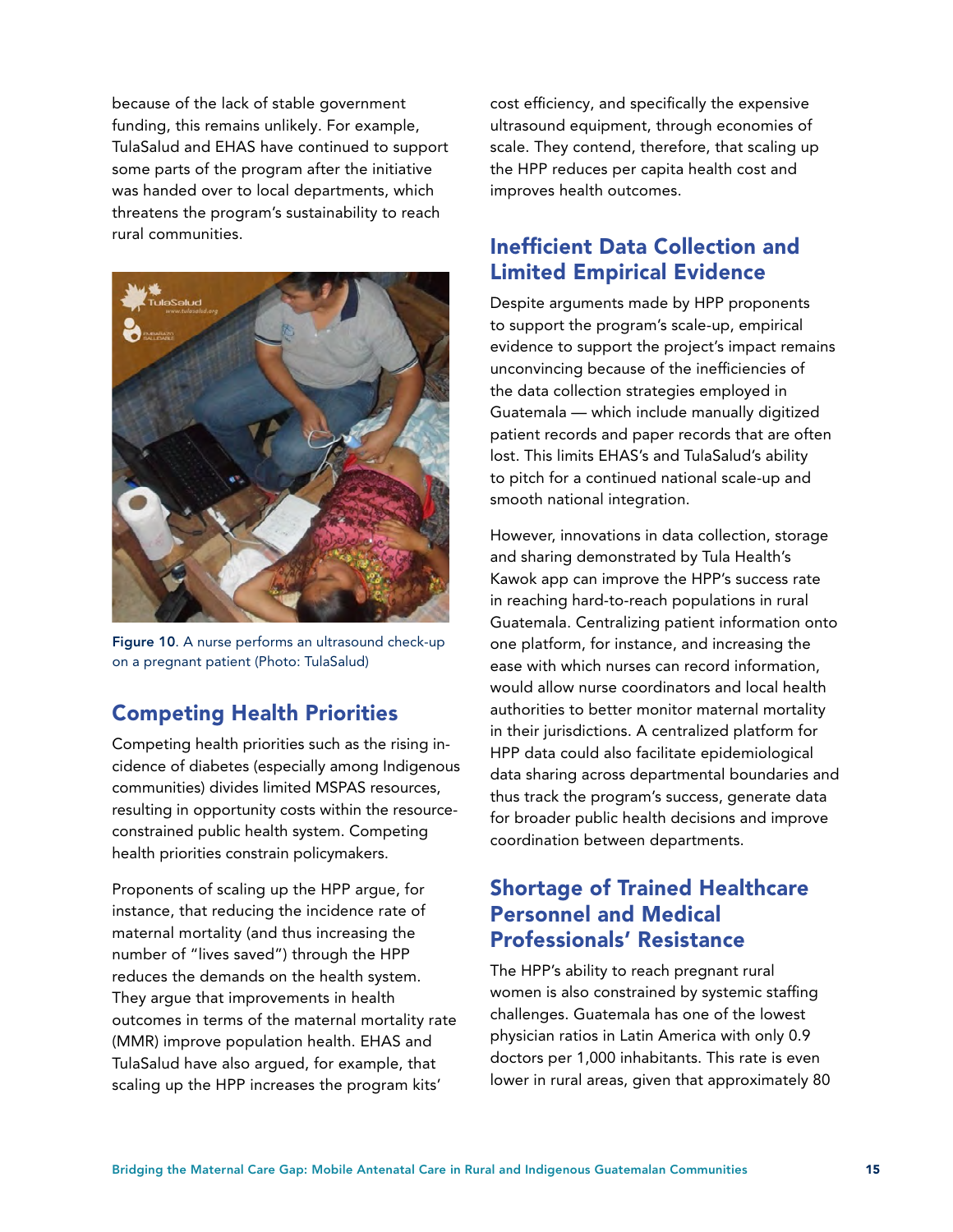per cent of doctors work in urban areas.8 These disparities typically result from the underfinanced and understaffed nature of the public healthcare system, with most doctors gravitating toward the more lucrative urban private sector.

The HPP operates primarily using professional nurses who cannot make medical diagnoses based on the basic ultrasound results. Medical diagnoses must be made by a professional gynecologist, who are scarce in rural areas. For example, as of fall 2021, TulaSalud has not been able to hire a gynecologist in San Marcos to diagnose HPP patients. Instead, a gynecologist based in Spain continues to remotely review HPP test results, which limits the program's ability to reach remote rural women.

Some gynecologists express concern that the HPP could replace them and their services, even in urban centres. Others criticize the project as being too rudimentary because of the basic ultrasounds performed, and the information gathered from them. Critics see the HPP as basic and thus an inadequate replacement. In response, the program and TulaSalud stress how the HPP complements medical professionals rather than replaces them. EHAS and TulaSalud must continue to engage concerned medical care practitioners and reinforce the program's ultimate goal of reducing maternal mortality by reiterating the program's complementarity with the private care system.

#### Barriers to Project Localization

Equipment procurement and maintenance cannot be sourced from Guatemala. For example, EHAS continues to be responsible for the ultrasound probes in Alta Verapaz and San Marcos because they are imported from the USA and cannot be repaired locally (departments cannot legally award repair contracts to non-Guatemalan providers). Nonetheless, efforts

to localize the purchase and maintenance of hardware continue in Huehuetenango through the introduction of new ultrasound probes and tablets, both of which can be repaired locally.

#### Limitations of Cultural **Competency**

Delivery of the HPP is based on a community-led approach, involving nurses from the regions that are served by it. According to one interviewee from TulaSalud, most auxiliary nurses typically speak the language of the region they serve, though in some cases interpreters are required. In general, the program succeeds in providing care in patients' preferred languages. This is critical to trust building and cultural competency, especially in Indigenous communities, which have historically been marginalized.

However, in speaking with staff from both TulaSalud and EHAS, we learned that the HPP's commitment to Indigenous cultural competency is secondary to its principal goal of reducing maternal mortality. One interviewee from EHAS noted that while cultural competency training is integrated in some departments, some departments have chosen to emphasize the medical aspects of the nurses' training instead of cultural competency because program funding is scarce.

Although the HPP incorporates some aspects of cultural competency, it is an area for improvement. Given the massive disparities that Indigenous peoples face in the healthcare system, any program serving these communities must be more deliberate and intentional in incorporating cultural competency into its delivery to maximize its impact on the target community.

#### Government Handover

EHAS and TulaSalud's final objective is the integration of the HPP into the nation-wide

<sup>8</sup> Karen K. Owen, Elizabeth J. Obregón, and Kathryn H. Jacobsen, "A Geographic Analysis of Access to Health Services in Rural Guatemala," International Health 2, no. 2 (2010): 143–49 [Z]; Claudia Luna-Asturias, Jennifer Apple, Guillermo A. Bolaños, Jonathan M. Bowser, and Edwin J. Asturias, "Are Physician Assistants Needed in Guatemala? A Survey of Potential Urban and Rural Users," *Journal of Physician Assistant Education* 28, no. 3 (2017): 138–42.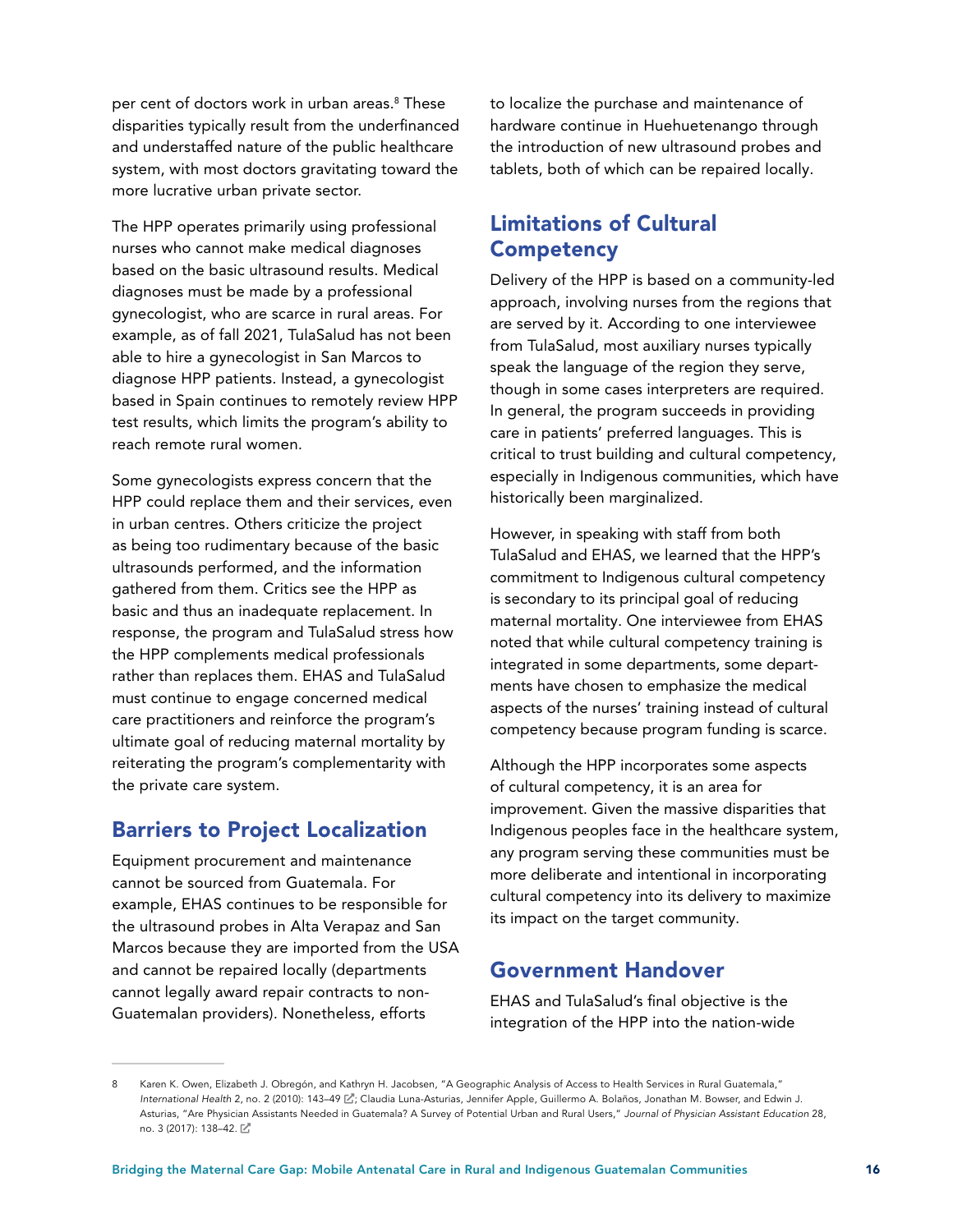<span id="page-18-0"></span>health system to strengthen local healthcare. This step is gradually introduced throughout the preceding steps of The HPP's staged rollout and scale up. This is evident from the initial departmental selection stage where departmental health authorities are evaluated, to the letter of engagement and setting of expectations between the NGOs and such departmental health authorities. The final complete integration of project coordination and operations (including equipment procurement) into the public health system remains a gradual objective of the HPP's successful scale-up in the long term.

#### Lessons Learned

In addition to its overall success in mitigating systemic barriers contributing to regional inequity, the Healthy Pregnancy Project (HPP) showcases important strategies that should be considered in other healthcare intervention contexts. Overall, its success in reaching difficultto-reach populations relies on five general strategies, each of which provides an important lesson learned from this project.

These include the formation of strong interdependent NGO partnership networks; the establishment of a collaborative NGOgovernment partnership that reinforces local public health networks; a staged rollout that accommodates project evolution; a cultural and community-driven approach; and the effective use of telecommunications suited to local contexts.

#### NGO Partnership Networks

A strong NGO partnership network centred on one local partner is critical to the success of health interventions like the HPP. EHAS, seeking to broaden the use of its technology, identified TulaSalud as a strong regional partner thanks to its extensive familiarity with the local context, and pre-existing relationship with the departmental authorities. This allowed EHAS to overcome some of the barriers that come with implementing projects in a new region, such as difficulty gaining public sector approval and funding.

TulaSalud's strong partnership with EHAS also allowed each NGO to play to its own strengths and expertise through a strategic division of labour, strengthening each aspect of the program. For example, TulaSalud's expertise in healthcare governance allowed for a smoother program handover to the government, whereas EHAS's technological expertise was crucial to the scale-up and implementation of the program's technical components, such as the ultrasound probes. The importance of the TulaSalud-EHAS relationship to the HPP's success demonstrates the need for strong local-international NGO alliances in implementing projects that depend on government support and familiarity with the local context.

#### NGO-Government Partnership

One of TulaSalud and EHAS's key objectives for the HPP was to eventually transfer the program's operational responsibilities to the government. They aimed to strengthen the public healthcare system by improving the departments' capacities to provide quality care to rural areas. Thus, TulaSalud and EHAS made deliberate choices early in the design process to facilitate handover to the government, such as selecting easily procured equipment, and involving government partners in the program from the project's inception. TulaSalud's prior experience with transferring projects to government administration also meant it understood the nuances of the handover process. NGOs seeking to achieve similar goals should make conscious efforts to design their programs with the eventual handover in mind, establish close relationships with the government early in the process and become acquainted with local government regulations and structures.

In the long term, transferring programs to government control has both risks and benefits. There is no guarantee the government will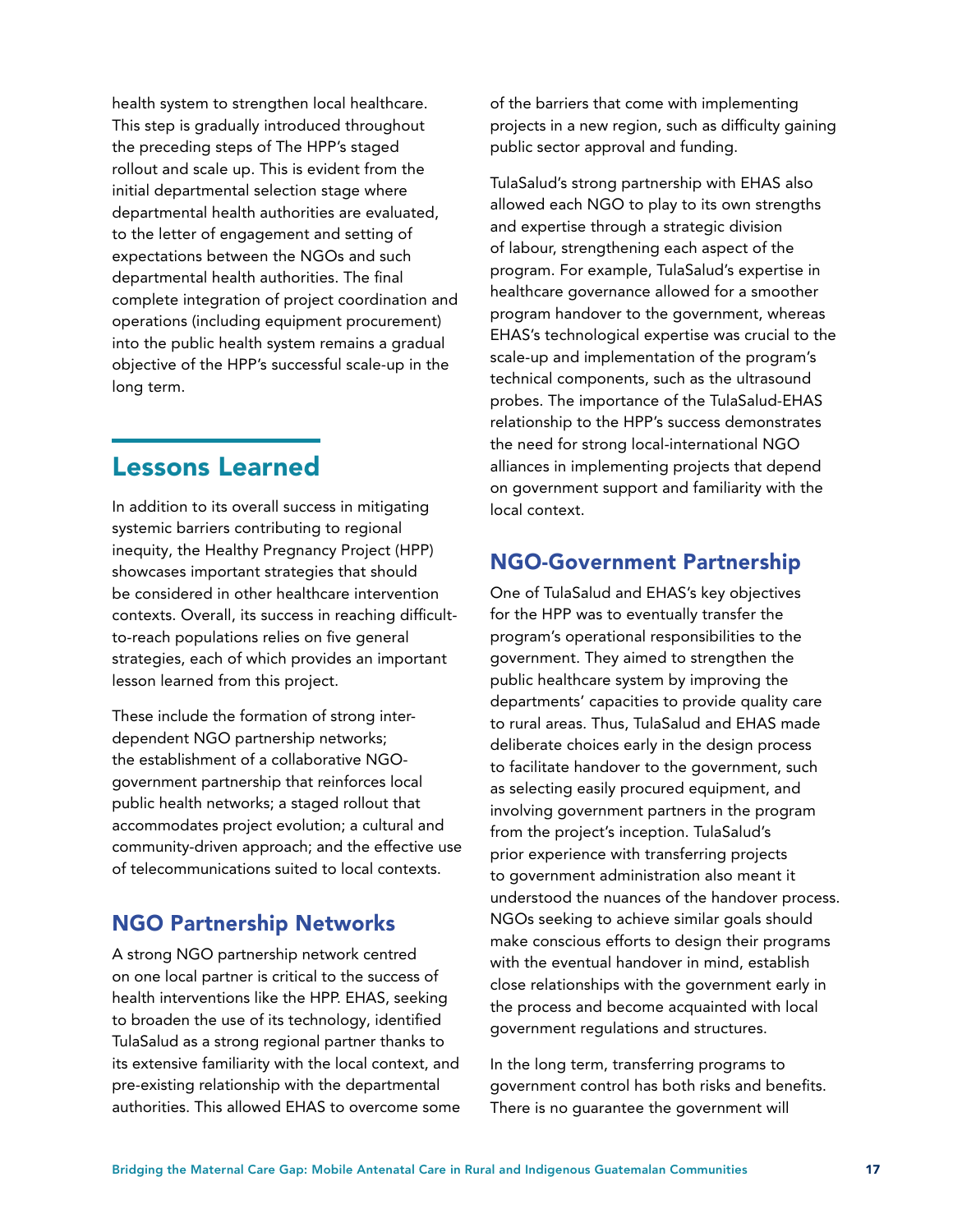continue supporting a project, especially in a volatile political environment like Guatemala's. However, government administration facilitates a project's scale-up, which can result in institutional change and help a project become more entrenched in the public care system.

#### Staged Rollout and Project Evolution

The HPP successfully scaled up its implementation from just one department to three, with plans to expand further to other departments, and even other countries. The HPP's scale-up in Guatemala reflected its staged rollout strategy. Specifically, the program was not implemented in various departments simultaneously, but rolled out sequentially. The HPP leveraged its easily replicable efficiency core, but was also flexible in its implementation to reflect local contexts. Because of the country's diverse geography, demographics and epidemiology, it was important for the HPP to remain nimble and agile to become integrated in a wide variety of contexts. NGOs should strive to strike a similar balance between widespread rollout and fine-tuning their project to the local context to ensure that it remains effective and appropriate.

#### Cultural Competency and Community-driven Strategy

Cultural competency embedded within a community-led approach contributed to an efficient, impactful and sustainable healthcare intervention. The HPP utilized local staff to build trust and overcome barriers in reaching rural and Indigenous populations across Guatemala. Programs must consider culturally competent design when implementing programs targeting Indigenous and rural communities. That said, cultural competency should extend

beyond language and personnel to be more systematically embedded in programs such as the HPP and other maternal health projects.

#### Telecommunications and Data Management

Telecommunications technology, like the cell phones used by the HPP nurses and cloud-based data-management applications like OpenMRS, are critical to addressing the data-management inefficiencies in the public healthcare system. A key factor for the HPP's success was its strategic use of technology, such as implementing a telecommunications platform in the portable kits that leverages the availability of cellphones and wireless service in remote areas, in addition to introducing new software innovations for data gathering and information management.

Tech-based programs should seek to maintain a balance between user friendliness and innovation. One of the HPP's priorities when developing software was user perception of the equipment, which lead to easy uptake in the local context. The HPP's use of telecommunications and data-management technology allowed the program to avoid the inefficiencies evident in the public system. Especially in the context of the handover, it also pushed the primary care system toward more rigorous implementation of telecommunications and data management technology, even beyond the issue of maternal care. Thus, the HPP's successful use of telecommunications and data management technology suggests that integrating technological advances within an independent program can be critical to overcoming existing inefficiencies in a public healthcare system and can contribute to advancing public healthcare operations as a whole.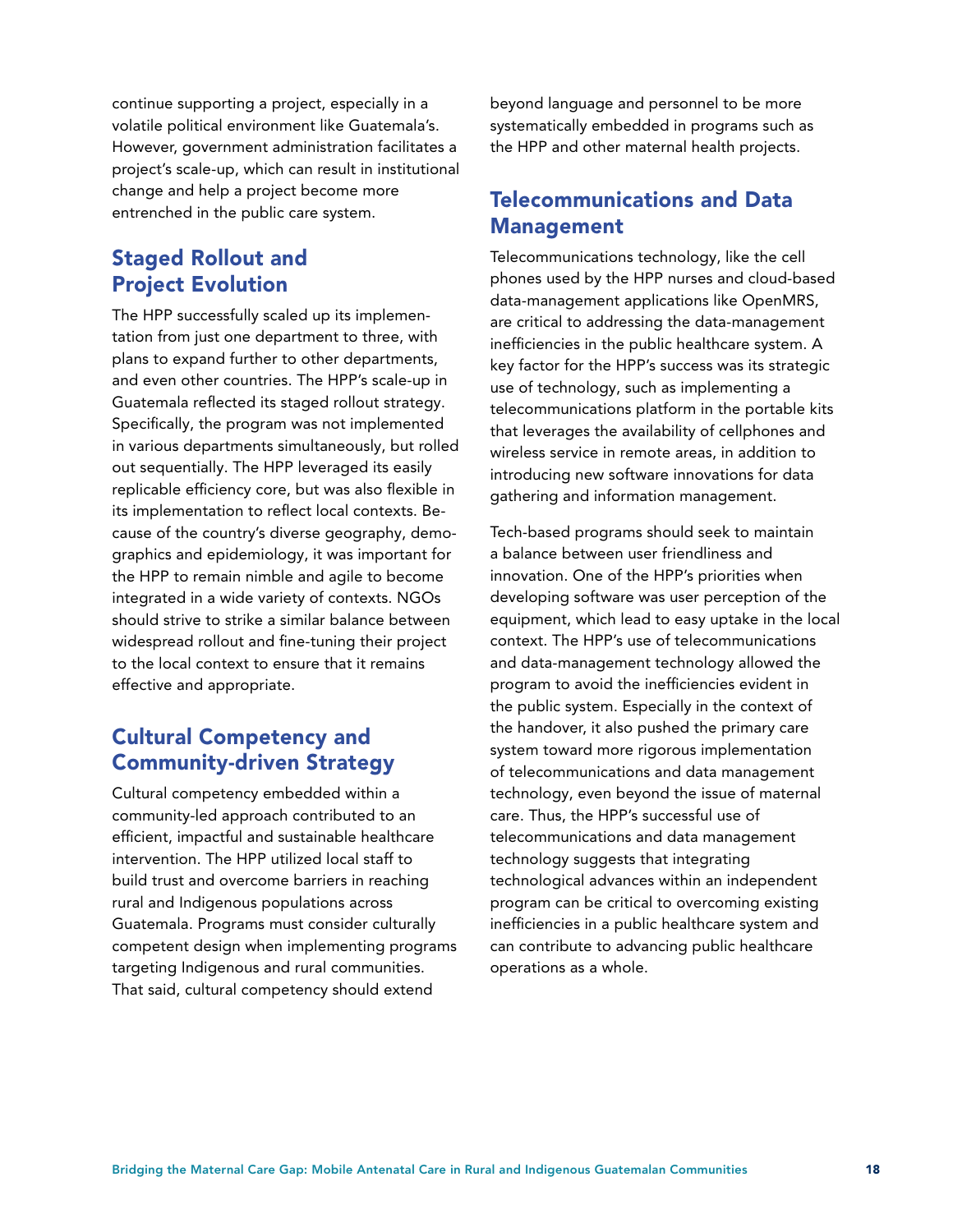#### Research Team



Nika Asgari is currently in the last year of her undergraduate degree at the University of Toronto where she is pursuing a double major in Political Science and Diaspora and Transnational Studies. Nika was awarded a 2018 McCall MacBain Loran scholarship based on her advocacy for racial and gender equity. Her passion for community building is reflected through her work with refugees and migrants in the Greater Toronto Area (GTA).



Hashir Beg graduated with an MBA degree from the Rotman School of Management, University of Toronto, and holds a Master of Economics degree from the University of Hyderabad, India. He has practical experience working with the corporate sector as well as with the public sector. Hashir is skilled at distilling actionable insights by conducting end-to-end qualitative research and creating strategies to trigger behavioural change. He currently works as a senior consultant at Deloitte Canada.



Jonathan Blumenthal completed his undergraduate degree at the University of Toronto where he studied immunology, molecular genetics and microbiology, and chemistry. He has conducted research on global chemicals regulations, including the Stockholm Convention, the Basel Convention and still-unregulated chemical hazards and systems. He also spent a summer at Health Canada where he worked on controlled substances. Across all of these projects, Jonathan has focused on how stories and interdisciplinary perspectives can be used to generate insights into the systems behind current challenges in climate and health.



Shahd Fares is an MSc candidate at the Integrated Program in Neuroscience, McGill University. She received her Honours BSc from the University of Toronto with a double major in Neuroscience and Political Science. Shahd has completed research on the effects of interrupted education on multilingual refugee and immigrant children in Canada. She is interested in studying political information processing and decision making within the interdisciplinary field of Neuropolitics. Shahd hopes to bring greater attention to the needs of underrepresented vulnerable populations through her research and interest in the intersections of life sciences and social sciences.



Hailey Marleau is a fourth-year undergraduate student at the University of Toronto, completing a double major in Peace, Conflict and Justice Studies and Ethics, Society and Law, with a minor in Political Science. She has prior research experience in archaeological anthropology. She is heavily involved in campus life and social justice initiatives. She has a particular interest in advancing climate and social justice for front-line communities, particularly Indigenous communities. Hailey currently works with the Institute for Climate and Peace, measuring community-based peace indicators in at-risk communities.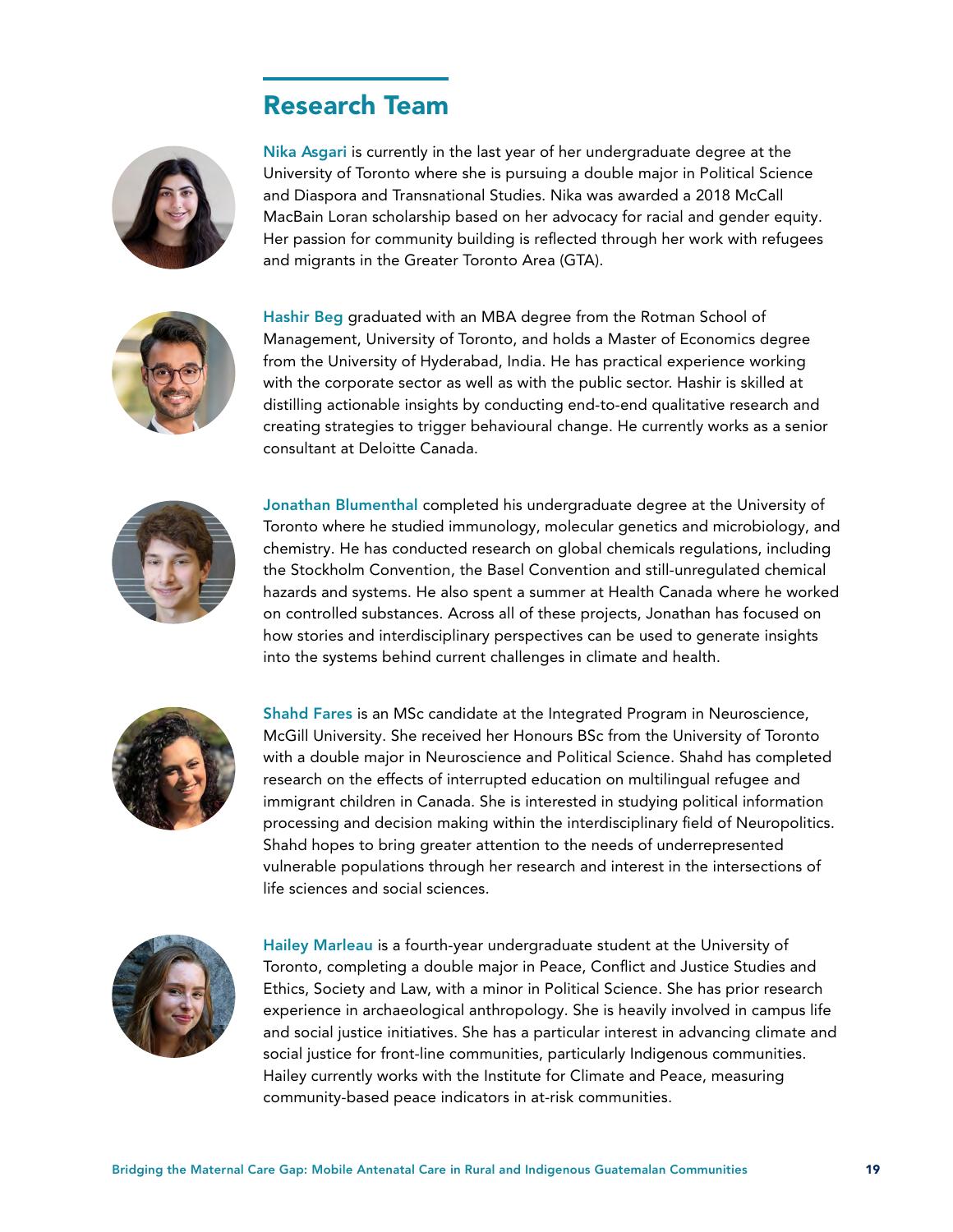

Joseph Wong is the principal investigator and founder of the Reach Alliance at the Munk School of Global Affairs and Public Policy where he is also the Ralph and Roz Halbert Professor of Innovation, and Professor of Political Science. He has published academic articles in leading journals in political science, development studies, political economy and global health, including recent articles about the Reach Alliance in the Bulletin of the WHO. Professor Wong has published four books and is currently working on two book projects with Princeton University Press and Cambridge University Press. His 2017 TEDx talk provides a short and compelling introduction to the challenges of "reaching the hardest to reach." He has been a visiting scholar at leading universities in Asia (Seoul National University), the US (Harvard) and the UK (Oxford). He has advised international organizations such as the United Nations, the Economic Commission for Latin America and the World Health Organization, as well as for governments in Europe, Africa, Latin America and Asia. In 2021, Professor Wong was appointed the University of Toronto's Vice-President, International.

# **Reach Alliance**

The Reach Alliance began in 2015 at the University of Toronto as the Reach Project, a student-led, faculty-mentored multidisciplinary research initiative. Reach's unique approach uncovers how and why certain programs are successful (or not) in getting to some of the world's hardest-to-reach populations. Research teams, comprised of top students and faculty from across disciplines, spend twelve months investigating each case study. Once the data collection process is complete, teams write case reports that are published and disseminated across the Reach Alliance's diverse network of policymakers, practitioners, academics and business leaders.

Inspired by the United Nations' call to eliminate global poverty by 2030 as part of a set of Sustainable Development Goals (SDGs), our mission is to pursue the full achievement of the SDGs by equipping and empowering the next generation of global leaders to create knowledge and inspire action on reaching the hardest to reach.

#### [reachalliance.org](http://reachalliance.org/)